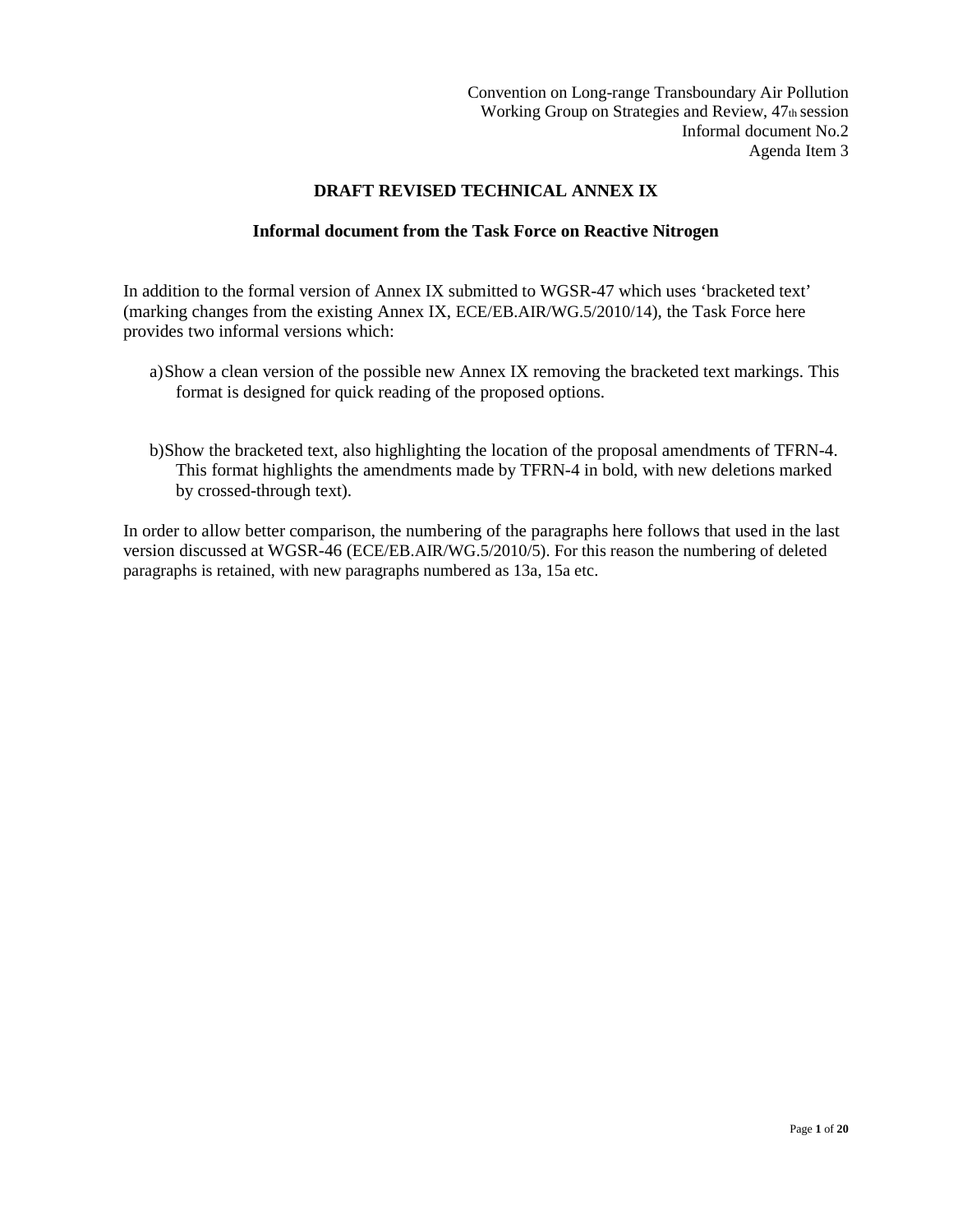**Informal version A: Clean copy of the revised options for Annex IX, incorporating amendments made by TFRN-4 (Prague, May 2010).** 

#### **MEASURES FOR THE CONTROL OF EMISSIONS OF AMMONIA FROM AGRICULTURAL SOURCES**

1. The Parties that are subject to obligations in article 3, paragraph 8 (a), shall take the measures set out in this annex.

2. Each Party shall take due account of the need to reduce losses from the whole nitrogen cycle. Each Party shall ensure that efforts are made to develop strategies for increasing nitrogen-use efficiency in crop and animal production. A high nitrogen-use efficiency is indicative for low nitrogen losses, low risk of pollution swapping and a high economic return on farm expenditure on nitrogen.

#### **A. Advisory code of good agricultural practice**

3. Each Party shall establish, publish and disseminate an advisory code of good agricultural practice to control ammonia emissions, based on the framework code for good agricultural practices for reducing emissions of ammonia, adopted by the Executive Body at its thirty-third session (EB.AIR/WG.5/2001/7) and any amendment thereto. The advisory code shall take into account the specific conditions within the territory of the Party and shall include provisions on the following items:

- (a) Nitrogen management, taking into account the full nitrogen cycle;
- (b) Livestock feeding strategies;
- (c) Low-emission manure spreading approaches;
- (d) Low-emission manure storage systems;
- (e) Low-emission manure processing and composting systems;
- (f) Low-emission animal housing systems;
- (g) Possibilities for limiting ammonia emissions from the use of mineral fertilizers.

The advisory code shall be reviewed and updated at least every five years and whenever the framework code is revised; it shall take into account the most recent insights and developments related to ammonia emissions abatement. Parties should give a title to the code and are encouraged to link the advisory code to other codes of good agricultural practices describing good management of the overall nitrogen cycle.

#### **B. Nitrogen management, taking into account the full nitrogen cycle**

4. Each party shall ensure that all available on-farm nitrogen sources and external nitrogen inputs are used effectively. For that purpose, each party shall ensure that nitrogen input-output (i.e. farm-gate) balances are used on demonstration farms<sup>1</sup> representative of various farming systems and typical

<sup>&</sup>lt;sup>1</sup> The Task Force notes that it is a matter for further discussion with the Working Group on Strategies and Review to agree the manner in which such "demonstration farms", "pilot farms" or "demonstration on farm" would be established.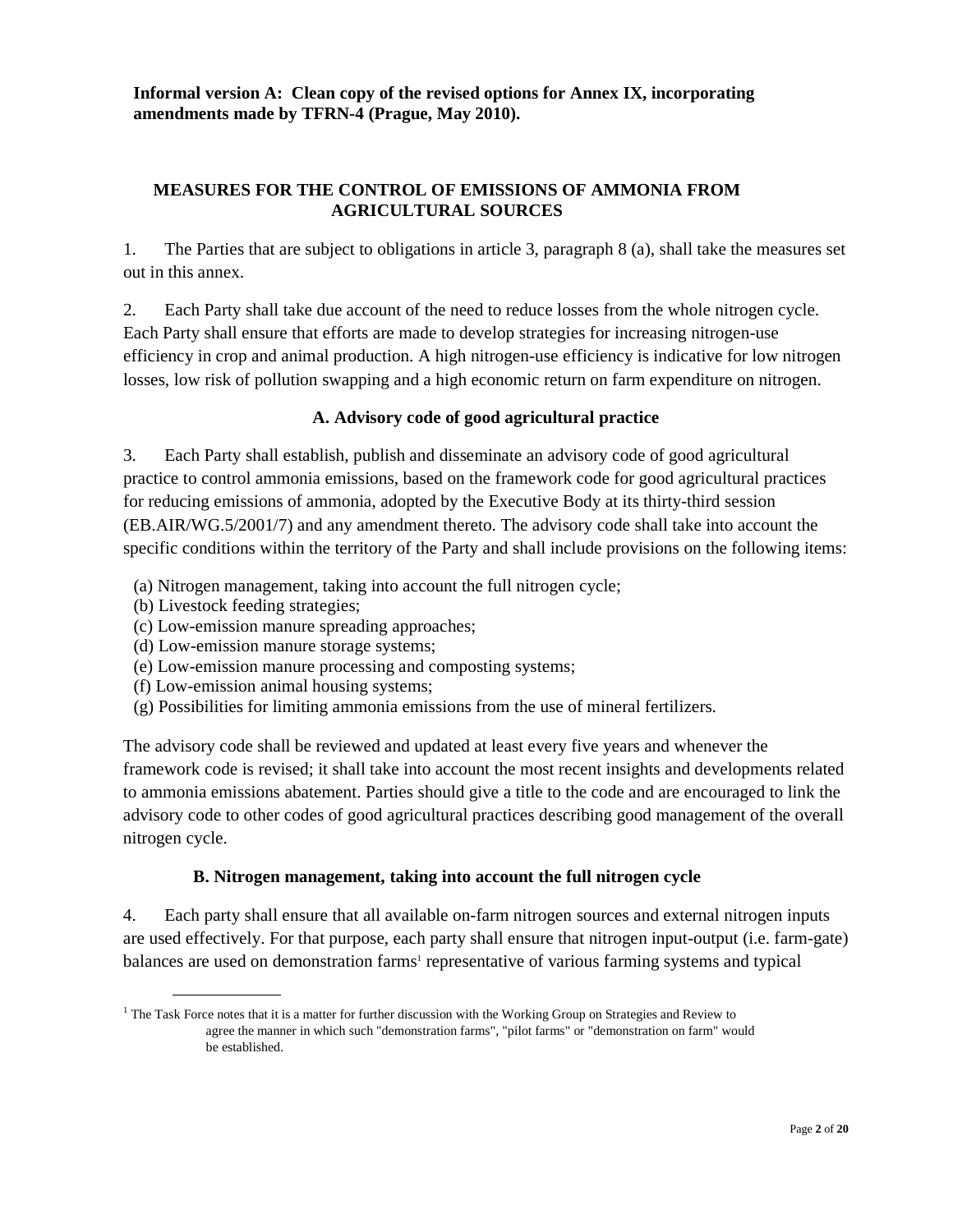farming conditions within one year of entry into force of the revised protocol. Farm-type-specific baseline values of these farm-level input-output balances shall be established as an average of the first five year period after entry into force of the revised protocol. During the second and subsequent five year periods Parties shall ensure a relative improvement of {30 per cent (option A); 20 per cent (option B); 10 per cent (option C)} of the nitrogen-use efficiency and a reduction of the nitrogen surplus of {30 per cent (option A); 20 per cent (option B); 10 per cent (option C)} relative to the previous fiveyear average for these demonstration farms. The improvement shall continue under a continuous programme until levels of high efficiency and low nitrogen surplus are achieved, as specified in Guidance Document V adopted by the Executive Body at its seventeenth session (decision 1999/1) and any amendments thereto (hereafter referred to as the Guidance Document).

4.a Based on the experience gained with the methods applied on demonstration farms, Parties shall ensure that nitrogen input-output balances are implemented on all farms {(Option A) with more than 5 livestock units; (Option B) with more than 50 livestock units for cattle farms, 200 livestock units for pigs or 40000 places for poultry; (Option C) with more than 50 livestock units for cattle farms, 2000 fattener pigs, 750 sows or 40000 poultry 3/} within ten years of entry into force of the revised protocol. These input-output balances shall be used to ensure a relative improvement of {30 per cent (option A); 20 per cent (option B); 10 per cent (option C) of the nitrogen-use efficiency and a reduction of the nitrogen surplus of {30 per cent (option A); 20 per cent (option B); 10 per cent (option C)} over a five-year period relative to the previous five-year average on these farms. For the first fiveyear period, the farm-type-specific baseline values collected on demonstration farms may be used as reference. The improvement shall continue under a continuous programme until a level of high efficiency is achieved, as specified in the Guidance Document.

# **C. Livestock feeding strategies**

5. Each party shall ensure that low-protein animal feeding strategies are used, within one year of entry into force of the revised protocol on all farms {(Options A) with more than 5 livestock units; (Option B) with more than 50 livestock units for cattle farms, 200 livestock units for pigs or 40000 places for poultry; (Option C) with more than 50 livestock units for cattle farms, 2000 fattener pigs, 750 sows or 40000 poultry} 3/. Baseline animal feeding strategies at farm level for each Party shall be established as an average of the first five year period after entry into force of the present protocol as described in Guidance Document V. During the second and subsequent five year periods, the parties shall ensure that these feeding strategies result in a relative reduction of both the ammonia volatilization potential and the nitrogen excretion of {15 per cent (option A); 10 per cent (option B); 5 per cent (option C)} relative to the previous five-year period. The use of low-protein animal feeding strategies shall continue under a continuous programme until a low level of ammonia volatilization potential and nitrogen excretion has been achieved in a continuous improvement programme, as specified in the Guidance Document.

#### **D. Animal housing**

6. A Party shall use, for existing animal housing on large pig and poultry farms of 2,000 fattening pigs or 750 sows or 40,000 poultry, housing systems which have been shown to reduce emissions by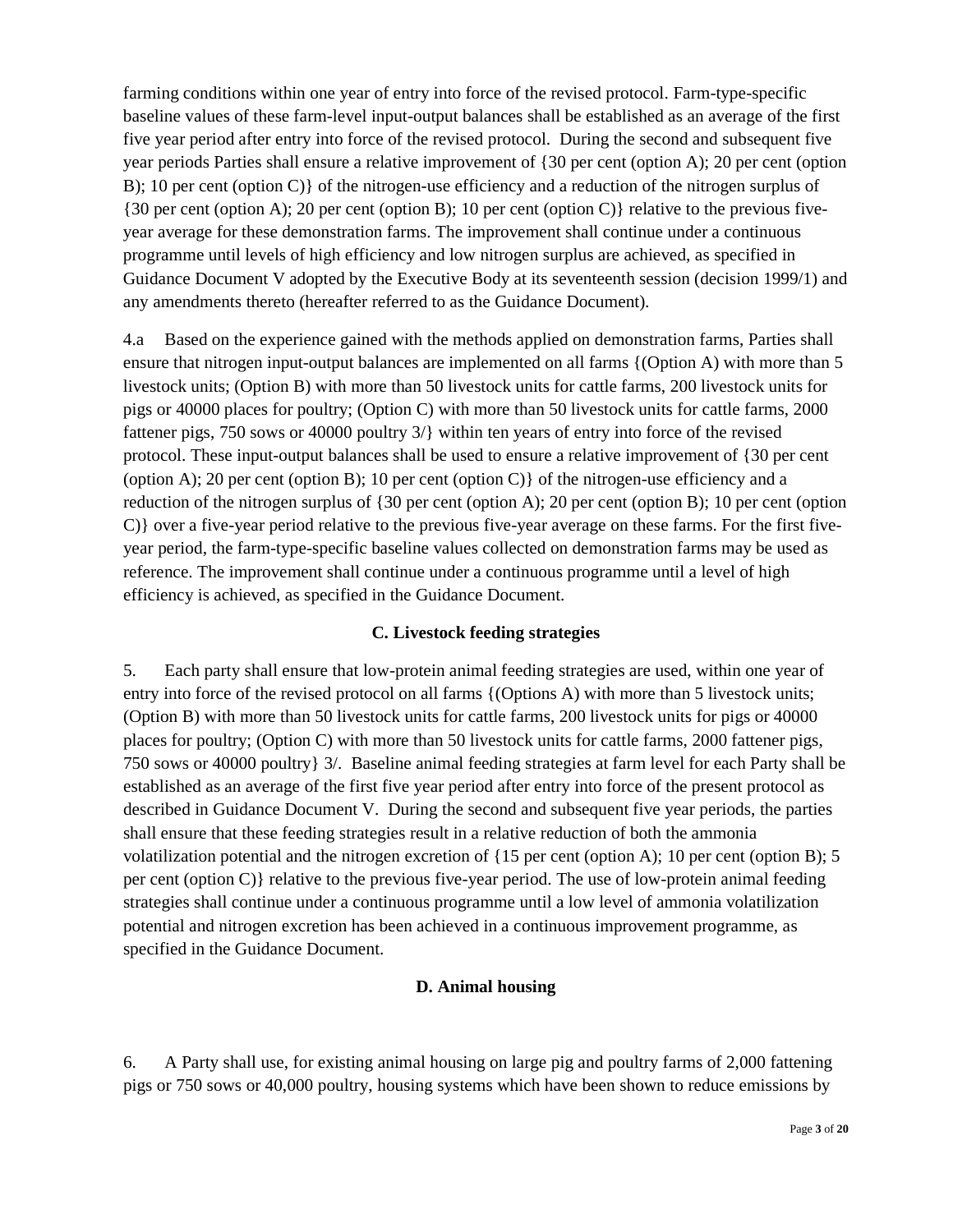20 per cent or more compared to the reference (as listed in the Guidance Document ). The timescale for the application of this measure shall be 31 December 2007. 2/

7. Within one year of the date of entry into force of the present Protocol for it, a Party shall use, for all new or largely rebuilt animal housing for cattle, housing systems that can reduce ammonia emissions by at least 25 per cent {single option} compared with the reference, as listed in Guidance Document, where the Party considers this technically and economically feasible and acceptable for animal welfare reasons.

8. Within one year of the date of entry into force of the present Protocol for it, a Party shall use, for all new or largely rebuilt animal housing for pigs, housing systems that have been shown to reduce ammonia emissions compared with the reference, as listed in Guidance Document, by at least {(Option A) 35 per cent for locations where the average air temperature of the warmest month exceeds  $20^{\circ}$ C (based on a five-year mean) and 60 per cent for other locations; (Option B) 25 per cent for locations where the average temperature of the warmest month exceeds 20°C (based on a five-year mean) and 35 per cent for other locations; (Option C) 25 per cent}.

10. Within one year of the date of entry into force of the present Protocol for it, a Party shall use, for all new and largely rebuilt animal housing for broilers (including chicken, turkeys, geese and other table birds), housing systems that can reduce ammonia emissions compared with the reference, as listed in the Guidance Document, by at least 20 per cent {single option proposed at this stage}.

11. Within one year of the date of entry into force of the present Protocol for it, a Party shall use, for all new and largely rebuilt housing for laying hens, housing systems that can reduce ammonia emissions compared with the reference, as listed in the Guidance Document, by at least {60 per cent for layer hens in cages and non-caged layer hens (option A); 50 per cent for layer hens in cages and 60 per cent for non-caged layer hens (option B); 30 per cent for layer hens in cages and 60 per cent for non-caged layer hens (option C)}.

13. For existing and new animal housing for other livestock categories than those listed in paragraphs 6 to 11, a Party shall use low-emission housing systems, as far as it considers them technically and economically feasible.

13a. For each of the measures outlined in paragraphs 7 to 11 concerning new or largely rebuilt livestock housing, farms of 5 livestock units or fewer shall be exempt from the requirements (options A, B, C). 3/

# **E. Manure storage outside of animal houses**

 14. Within one year of the date of entry into force of the present Protocol for it, a Party shall ensure that for new slurry stores outside of animal houses for cattle, pigs and poultry, low-emission storage systems or techniques are used that have been shown to reduce ammonia emissions by {80 per cent (option A); 60 per cent (option B); 40 per cent (option C)} or more compared to the reference, as listed in the Guidance Document, or other systems or techniques with a demonstrably equivalent efficiency. 2/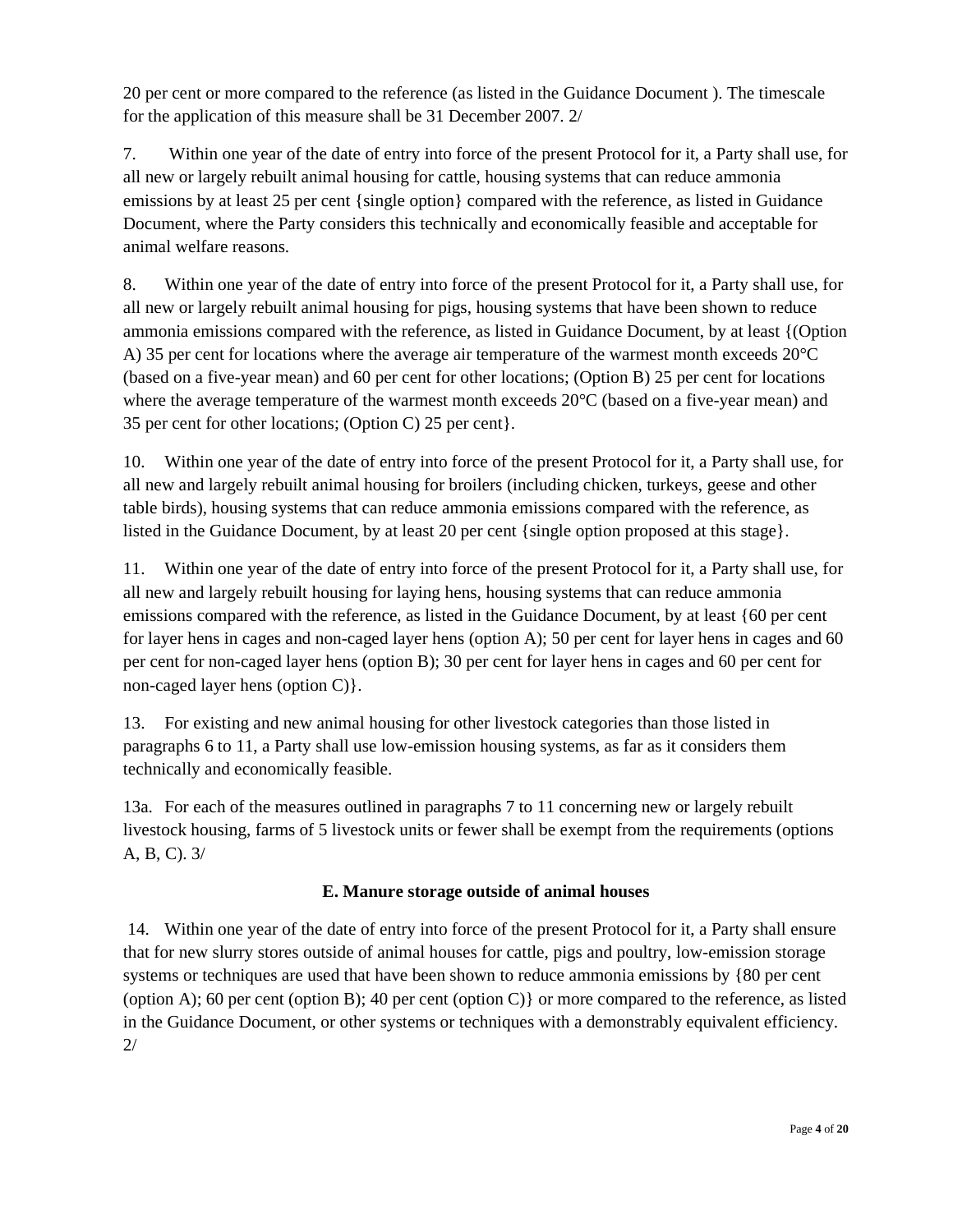15. For existing slurry stores outside of animal houses for cattle, pigs and poultry, a Party shall ensure that ammonia emission reductions of at least 40 per cent are achieved compared with the reference described in the Guidance Document. For existing very large lagoons, a Party shall ensure that ammonia emission reductions of 40 per cent are achieved compared with the reference, as described in the Guidance Document, provided the Party considers it technically and economically feasible. The timescales for the application of these measures shall be as follows: {on ratification (option A); 31 December 2019 (options  $B, C$ ) for Parties with economies in transition and {on ratification (option A); 31 December 2017 (options B, C)} for all other Parties. 1/

15a. For existing and new stores for solid manure, a Party shall use low-emission storage systems as described in the Guidance Document, so far as it considers them technically and economically feasible.

# **E1. Manure processing and composting**

15b. Each Party shall ensure that low-emission manure processing and composting systems (as listed in the Guidance Document) are used as far as the Party considers this feasible.

#### **F. Manure application**

16. Each Party shall ensure that low-emission slurry and solid manure application approaches, as listed in the Guidance Document, are used that reduce ammonia emissions as specified in the table below, as compared with the reference specified in the Guidance Document. This provision applies to the land application of slurry and solid manure from all livestock types to both arable and grassland. The timescales for the application of these measures shall be: 31 December 2019 for Parties with economies in transition and 31 December 2017 for other Parties, in order to allow gradual accommodation by the sector. 1/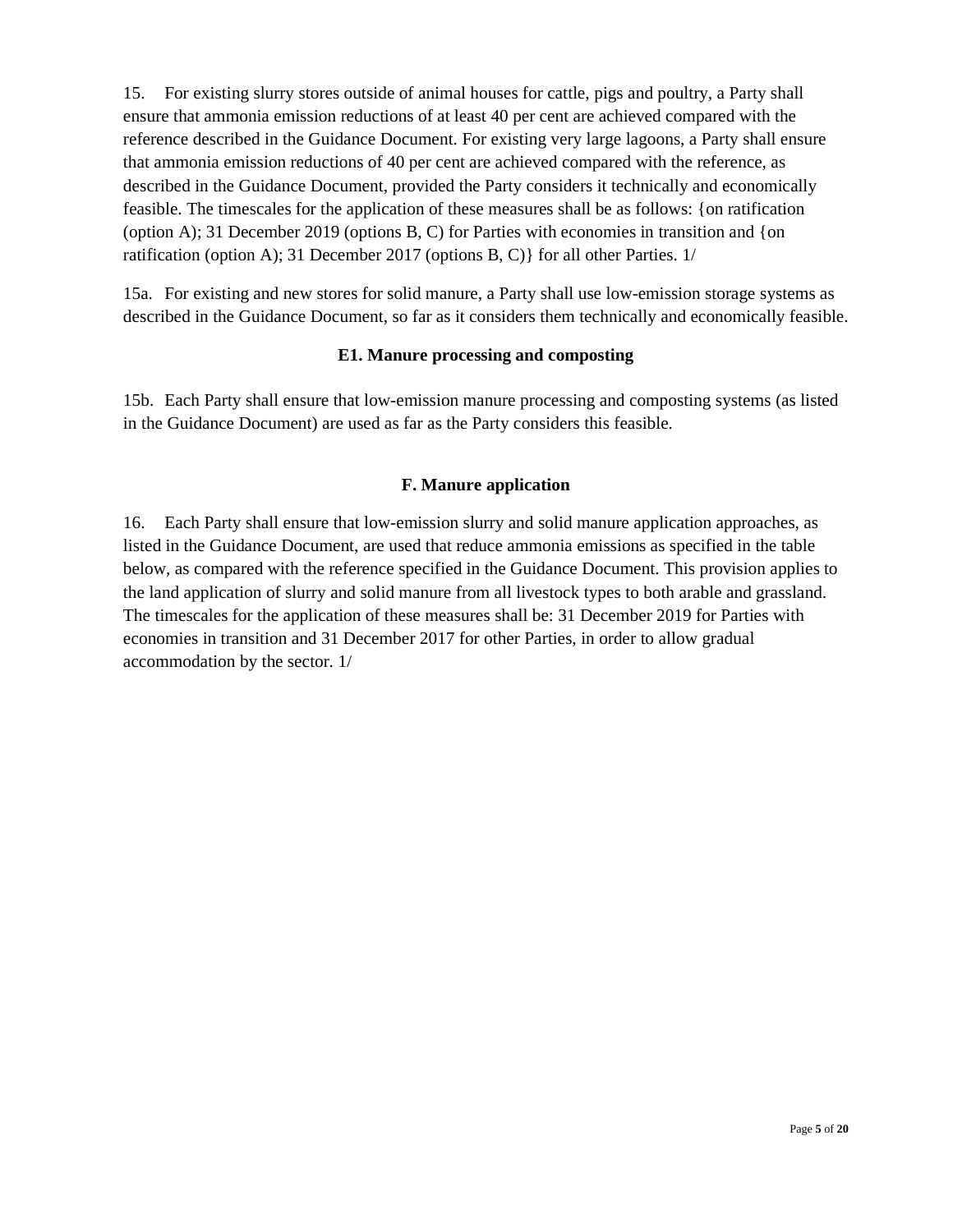## TABLE: {**Ammonia emission reduction requirements for slurry and solid manure application to arable and grassland (option A)**

| Category                                                                                                                                                                                                                                                            | Requirement <sup>a</sup>                                                                                                                   | <b>Description/Rationale</b>                                                                                                                                                                                                                                                                                                                                                                                                                |
|---------------------------------------------------------------------------------------------------------------------------------------------------------------------------------------------------------------------------------------------------------------------|--------------------------------------------------------------------------------------------------------------------------------------------|---------------------------------------------------------------------------------------------------------------------------------------------------------------------------------------------------------------------------------------------------------------------------------------------------------------------------------------------------------------------------------------------------------------------------------------------|
| Standard requirement for slurry<br>application to arable and grass land<br>and for solid manure application to<br>bare soils                                                                                                                                        | To use methods that reduce<br>emissions by at least 60%<br>compared with the reference<br>method.                                          | Default mandatory requirement                                                                                                                                                                                                                                                                                                                                                                                                               |
| For slurry application to solid-seeded<br>winter cereal crops after seedling<br>emergence.                                                                                                                                                                          | To use methods that reduce<br>emissions by at least 50%<br>compared with the reference<br>method.                                          | Relaxation: Slurry injection methods are not<br>suitable for application in winter cereal<br>crops after seedling emergence.                                                                                                                                                                                                                                                                                                                |
| For solid manure application only to<br>grassland or arable crops after sowing<br>(i.e not including solid manure<br>application to bare arable land)                                                                                                               | To use methods that reduce<br>emissions by at least 30%<br>compared with the reference,<br>as far as the Party considers<br>this feasible. | Relaxation: Incorporation of solid manure is<br>not possible for grasslands and arable crops<br>after sowing.                                                                                                                                                                                                                                                                                                                               |
| For mainly livestock farm holdings<br>with less than the following thresholds<br>(but not including mainly arable<br>farms):<br>50 livestock units for cattle<br>a)<br>200 livestock units for pigs<br>b)<br>40000 livestock places for<br>$\mathbf{c})$<br>poultry | To use methods that reduce<br>emissions by at least 30%<br>compared with the reference.                                                    | Relaxation: Economies of scale make it<br>more costly to apply low emission<br>techniques on small farms unless contractors<br>are used.<br>A threshold of 100 livestock units for cattle<br>might be requested by EECCA countries.                                                                                                                                                                                                         |
| For slurry applications to fields where<br>the slope is more than 15% from<br>horizontal.                                                                                                                                                                           | To use methods that reduce<br>emissions by at least 30%<br>compared with the reference.                                                    | Relxation: Nutrient loss by run-off can be<br>increased by the presence of injection<br>channels on steep slopes. A higher level of<br>abatement is not technically possible in this<br>situation.<br>Slurry application to fields where the slope<br>is above 15% increases the risk for water<br>pollution, especially when close to water<br>courses on vulnerable soils, therefore<br>application on these fields should be<br>avoided. |
| For slurry application to stony fields<br>or high clay soils (>35% clay particle<br>content) in very dry conditions or peat<br>soils (>25% organic matter content)                                                                                                  | To use methods that reduce<br>emissions by at least 30%<br>compared with the reference.                                                    | Relaxation: Injection techniques are not<br>suitable under these conditions.                                                                                                                                                                                                                                                                                                                                                                |

a/ The reference specified is that listed in the Guidance Document.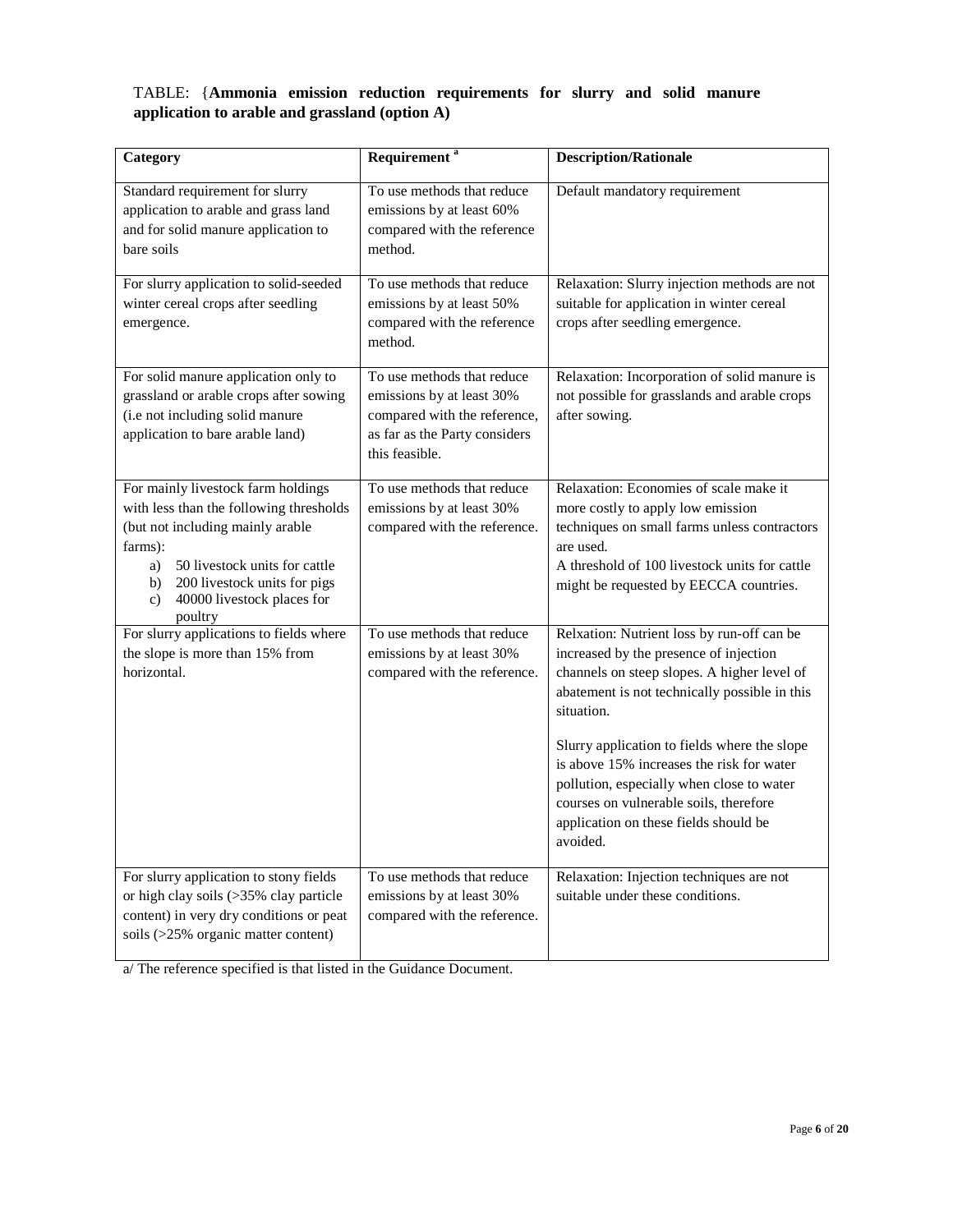## **Ammonia emission reduction requirements for slurry and solid manure application to arable and grassland (option B)**

| Category                                                                                                                                                                                                       | Requirement a/                                                                                                                          | <b>Description/Rationale</b>                                                                                                                                                |
|----------------------------------------------------------------------------------------------------------------------------------------------------------------------------------------------------------------|-----------------------------------------------------------------------------------------------------------------------------------------|-----------------------------------------------------------------------------------------------------------------------------------------------------------------------------|
| Standard requirement for slurry<br>application to arable and grass land<br>and for solid manure application to<br>bare soils                                                                                   | To use methods that reduce<br>emissions by at least 30% compared<br>with the reference method.                                          | Default mandatory requirement                                                                                                                                               |
| For solid manure application only to<br>grassland or arable crops after sowing<br>(i.e not including solid manure<br>application to bare arable land)                                                          | To use methods that reduce<br>emissions by at least 30% compared<br>with the reference, as far as the<br>Party considers this feasible. | Relaxation: Incorporation of<br>solid manure is not possible for<br>grasslands and arable crops after<br>sowing.                                                            |
| For slurry and solid manure<br>application to land when using<br>existing mobile slurry tankers and<br>solid manure spreaders having less<br>than 3 $m3$ capacity (but not applying to<br>newly built tankers) | To use methods that reduce<br>emissions by at least 30% compared<br>with the reference, as far as the<br>Party considers this feasible. | Relaxation: Tanker size is an<br>indicator of farm size, avoiding<br>the need for information on<br>animal numbers. The exemption<br>applies in practice to small<br>farms. |
| For livestock farms with less than 5<br>livestock units (but not applying to<br>mainly arable farms)                                                                                                           | To use methods that reduce<br>emissions by at least 30% compared<br>with the reference, as far as the<br>Party considers this feasible. | Relaxation: Exclusion for the<br>smallest farms, including hobby<br>farms                                                                                                   |

a/ The reference specified is that listed in the Guidance Document.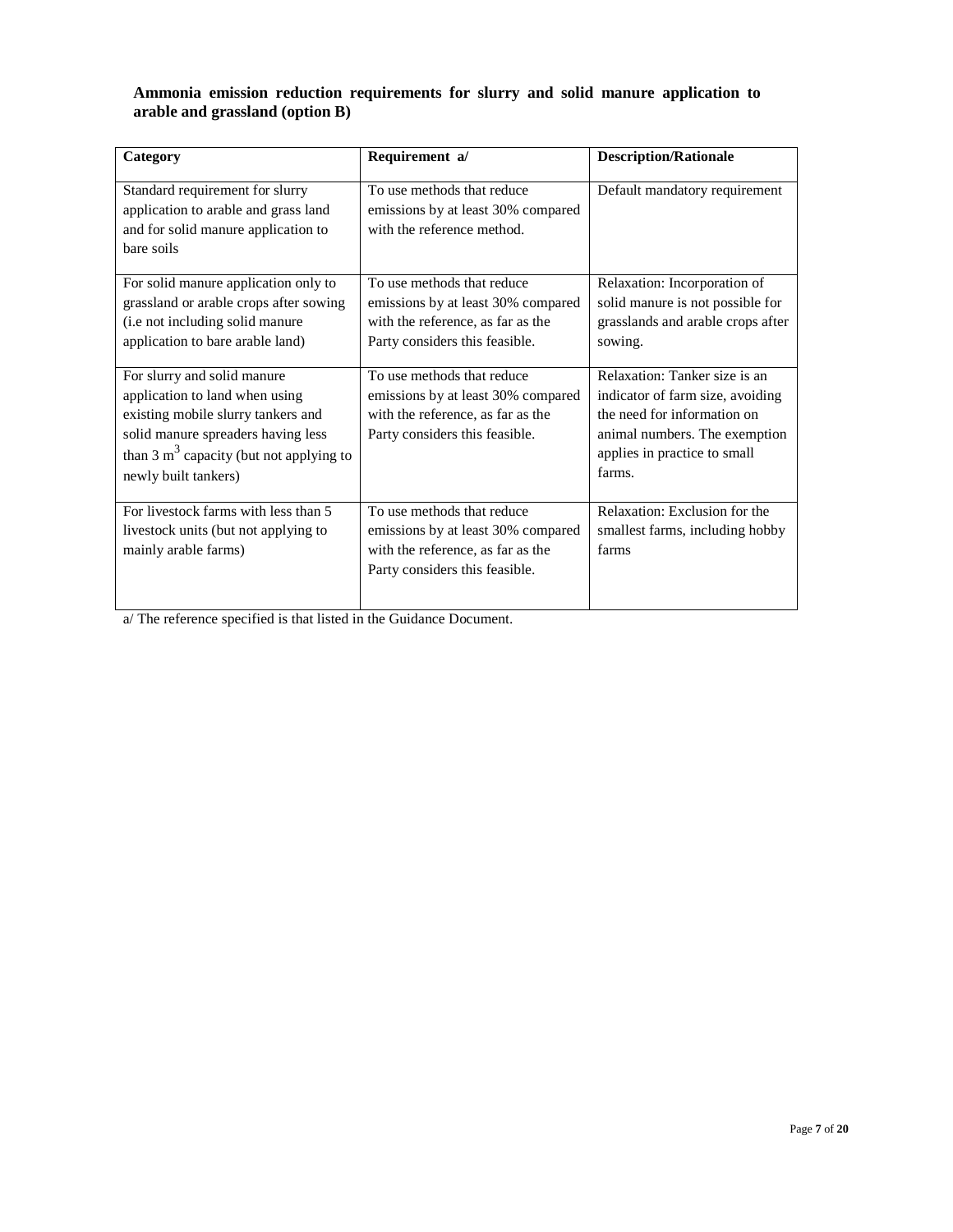## **Ammonia emission reduction requirements for slurry and solid manure application to arable and grassland (option C)**

| Category                                                                                                                                                                                                                                                                                                                  | Requirement a/                                                                                                                          | <b>Description/Rationale</b>                                                                                                                                                                                                           |
|---------------------------------------------------------------------------------------------------------------------------------------------------------------------------------------------------------------------------------------------------------------------------------------------------------------------------|-----------------------------------------------------------------------------------------------------------------------------------------|----------------------------------------------------------------------------------------------------------------------------------------------------------------------------------------------------------------------------------------|
| Standard requirement for slurry<br>application to arable and grass land<br>and for solid manure application to<br>bare soils                                                                                                                                                                                              | To use methods that reduce<br>emissions by at least 30%<br>compared with the reference<br>method.                                       | Default mandatory requirement                                                                                                                                                                                                          |
| For mainly livestock farm holdings<br>with less than the following thresholds<br>(but not including mainly arable<br>farms):<br>50 livestock units for cattle<br>a)<br>2000 livestock places for<br>b)<br>fattener pigs<br>750 livestock places for sows<br>$\mathbf{c}$ )<br>40000 livestock places for<br>d)<br>poultry | To use methods that reduce<br>emissions by at least 30%<br>compared with the reference, as far<br>as the Party considers this feasible. | Relaxation: Economies of scale<br>make it more costly to apply low<br>emission techniques on small<br>farms unless contractors are used.<br>A threshold of 100 livestock units<br>for cattle might be requested by<br>EECCA countries. |
| For slurry and solid manure<br>application to land when using any<br>mobile slurry tankers and solid manure<br>spreaders having less than 5 $m3$<br>capacity                                                                                                                                                              | To use methods that reduce<br>emissions by at least 30%<br>compared with the reference, as far<br>as the Party considers this feasible. | Relaxation: Tanker size is an<br>indicator of farm size, avoiding the<br>need for information on animal<br>numbers. The exemption applies in<br>practice to small farms.                                                               |
| For solid manure application to<br>grassland or arable crops after sowing<br>(but not applying to solid manure<br>application to bare arable land)                                                                                                                                                                        | To use methods that reduce<br>emissions by at least 30%<br>compared with the reference, as far<br>as the Party considers this feasible. | Relaxation: Incorporation of solid<br>manure is not possible for<br>grasslands and arable crops after<br>sowing.                                                                                                                       |

a/ The reference specified is that listed in the Guidance Document.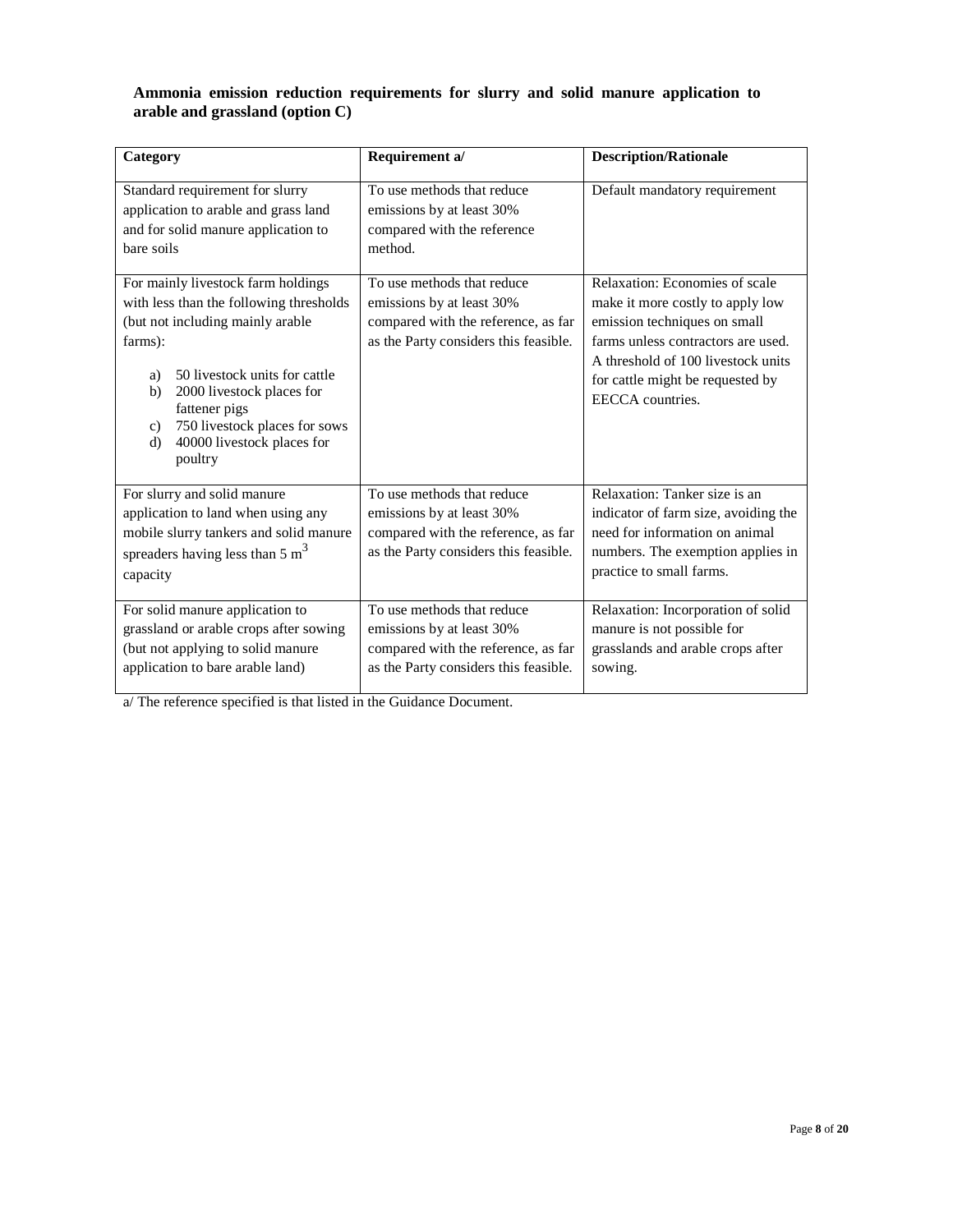# **G. Urea-and ammonium-based fertilizers**

17. Within one year of the date of entry into force of the present Protocol for it, a Party shall ensure that low-emission application approaches for fertilizers based on urea, as listed in the Guidance Document, are used that have been shown to reduce ammonia emissions by at least {80 per cent (option A); 50 per cent (option B); 30 per cent (option C)} compared with the reference specified in that guidance document.

18. Within one year of the date of entry into force of the present Protocol for it, a Party shall prohibit the use of ammonium carbonate fertilizers.

19. Within one year of the date of entry into force of the amended Protocol for it, a Party shall ensure that, where fertilizers based predominantly on ammonium sulphate or ammonium phosphate are applied to calcareous soils, the Party shall ensure that low-emission application techniques, as listed in the Guidance Document, are used that have been shown to reduce mean ammonia emissions by at least {80 per cent (option A); 50 per cent (option B); 30 per cent (option C)}as compared with the reference specified in that guidance document.<sup>2</sup>

# **H. Reporting requirements**

20. Parties shall report on a periodic basis, in accordance with article 7, paragraph (1) (a), quantitative data on the selection, implementation, effectiveness and efficiency of measures as outlined in this Annex, to facilitate the sharing of information and experience of ammonia mitigation in the context of the wider nitrogen cycle.

21. Where measures are used, other than those listed as Category 1 in Guidance Document V adopted by the Executive Body at its seventeenth session (decision 1999/1) and any amendments thereto, Parties shall report and provide justification of the verification procedures used to estimate the abatement efficiencies specified, according to the principles set out in that guidance document.

<sup>2</sup> This paragraph was proposed based on current understanding, pending full documentation of further evaluations and fertilizer trials.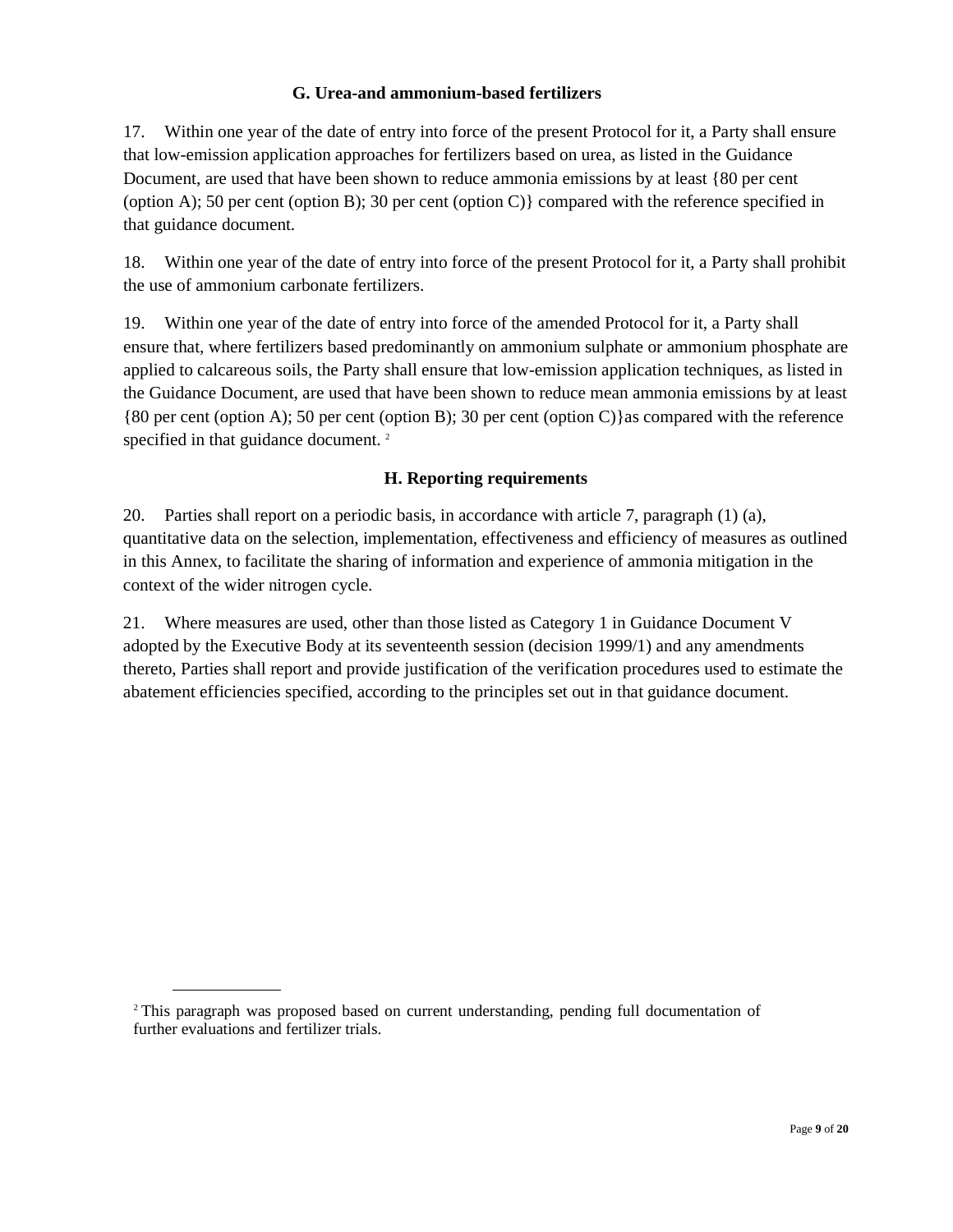#### **Notes**

1/ For the purpose of the present annex, a country with an economy in transition refers to a Party that, by means of its instrument of ratification, acceptance, approval or accession, has made a declaration stating that it wishes to be treated as a country with an economy in transition for the purposes of paragraphs 14 and/or 16 of this annex.

2/ Where a Party judges the reduction of emissions from manure storage required under paragraph 14 not to be technically or economically feasible, documentation to this effect shall be reported in accordance with article 7, paragraph 1 (a).

3/ Data on animals are converted into livestock units (LU) using the following coefficients: Cattle: Under one year old: 0.4; One year or over but under two years: 0.7; Two years old and over: Male animals: 1.0; Dairy cows: 1.0; Other cows and heifers: 0.8. Sheep and goats (all ages): 0.1. Pigs: Piglets having a live weight of under 20 kg per 100 head: 2.7; Breeding sows weighing 50 kilograms and over: 0.5; Other pigs 0.3, (see ECE/EB.AIR/WG.5/2010/5).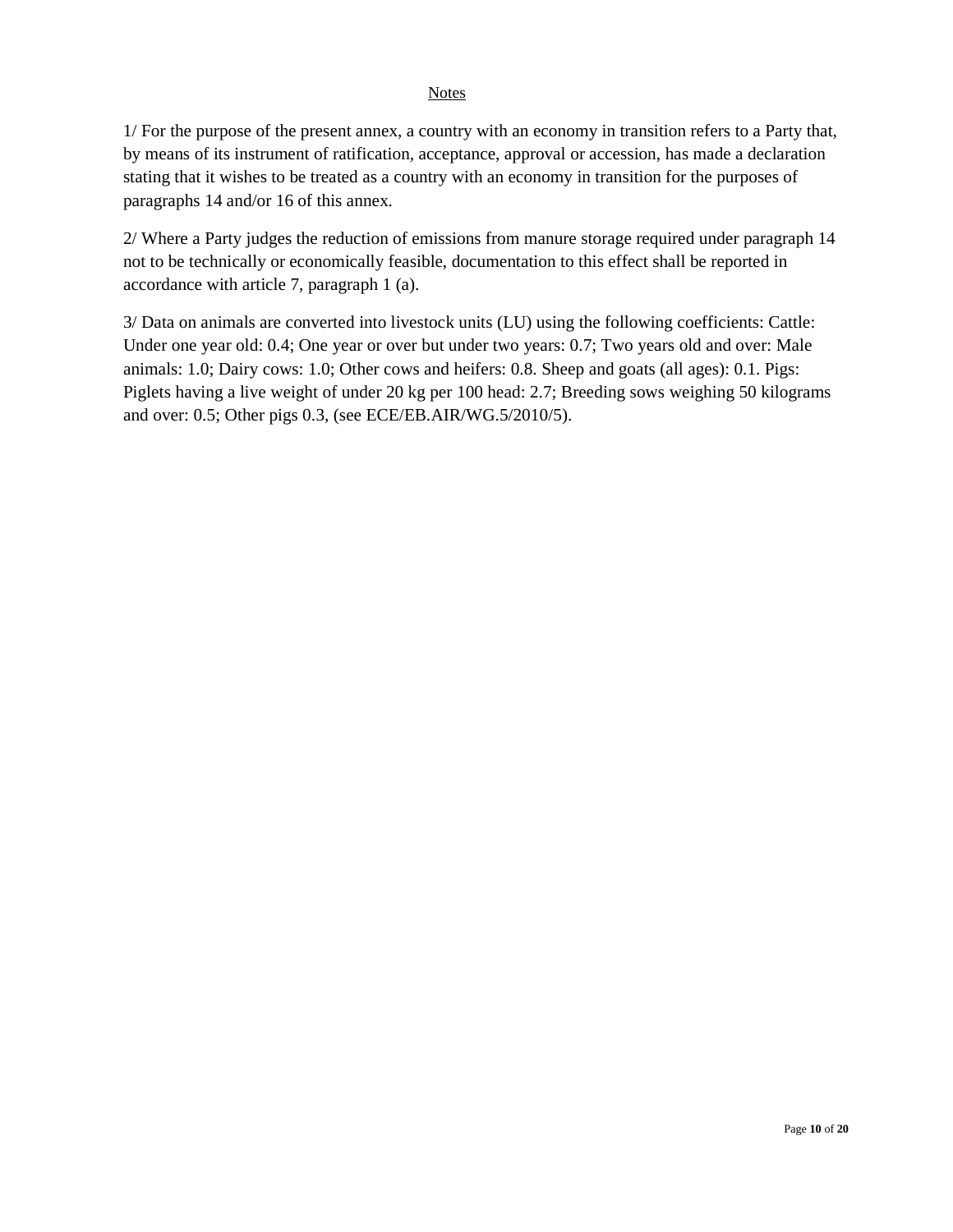# **Informal version B: Version highlighting changes made at TFRN-4 (Prague, May 2010).**

For ready reference, TFRN-4 amendments are highlighted in bold, and cross out for deletions compared with the previous version. Bracketed text refers to changes compared with the original Annex IX.

# **MEASURES FOR THE CONTROL OF EMISSIONS OF AMMONIA FROM AGRICULTURAL SOURCES**

1. The Parties that are subject to obligations in article 3, paragraph 8 (a), shall take the measures set out in this annex.

2. Each Party shall take due account of the need to reduce losses from the whole nitrogen cycle. [insert: Each Party shall ensure that efforts are made to develop strategies for increasing nitrogen-use efficiency in crop and animal production. A high nitrogen-use efficiency is indicative for low nitrogen losses, low risk of pollution swapping and a high economic return on farm expenditure **on nitrogen**.]

# **A. Advisory code of good agricultural practice**

3. [delete: Within one year from the date of entry into force of the present Protocol for it, a] [insert: Each] Party shall establish, publish and disseminate an advisory code of good agricultural practice to control ammonia emissions [delete:.] [insert:, based on the framework code for good agricultural practices for reducing emissions of ammonia, adopted by the Executive Body at its thirty-third session (EB.AIR/WG.5/2001/7) and any amendment thereto.] The [insert: advisory] code shall take into account the specific conditions within the territory of the Party and shall include provisions on the following items:

- (a) Nitrogen management, taking into account the full nitrogen cycle;
- (b) Livestock feeding strategies;
- (c) Low-emission manure spreading [delete: techniques] [insert: approaches];
- (d) Low-emission manure storage systems;
- (e) [**insert: Low-emission manure processing and composting systems;**]
- (f) Low-emission animal housing systems;
- (g) Possibilities for limiting ammonia emissions from the use of mineral fertilizers.

[insert: The advisory code shall be reviewed and updated at least every five years and whenever the framework code is revised; it shall take into account the most recent insights and developments related to ammonia emissions abatement.] Parties should give a title to the code [**delete: with a view to avoiding confusion with other codes of guidance. Parties**] [insert: **and** are encouraged to link the advisory code to other codes of good agricultural practices describing good management of the overall nitrogen cycle.

# **B. Nitrogen management, taking into account the full nitrogen cycle**

4. Each party shall ensure that all available on-farm nitrogen sources **(for example, manure, crop residues, biological fixed nitrogen and atmospheric deposition)** and external nitrogen inputs **(for example, mineral fertilizers, composts, manures)** are used effectively. For that purpose, each party shall ensure that nitrogen input-output (i.e. farm-gate) balances are used on **representative or**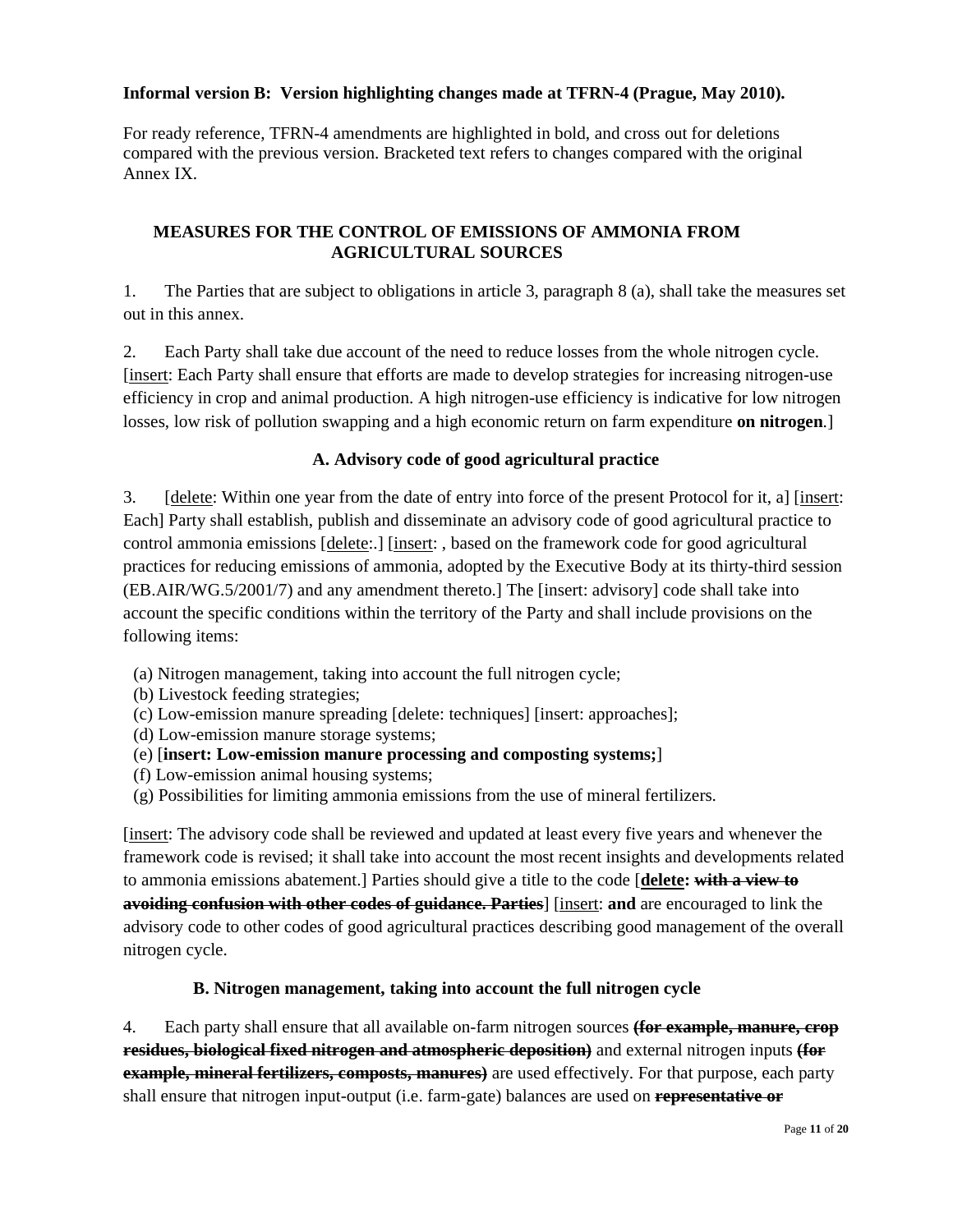demonstration farms<sup>3</sup> **representative of various farming systems and typical farming conditions** within one year of entry into force of the revised protocol. **Farm-type-specific baseline values of these farm-level input-output balances shall be established as an average of the first five year period after entry into force of the revised protocol. During the second and subsequent five year periods Parties shall ,These input-output balances shall be used to verify ensure** a relative improvement of  $\{30 \text{ per cent (option A)}; 20 \text{ per cent (option B)}; 10 \text{ per cent (option C)}\}$  of the nitrogen-use efficiency **and a reduction of the nitrogen surplus of {30 per cent (option A); 20 per cent (option B); 10 per cent (option C)} relative to the previous five-year average for these demonstration farms. on these farms over a five-year period**. The improvement shall continue under a continuous programme until **a** level**s** of high efficiency and **low nitrogen surplus are is** achieved, as specified in Guidance Document V adopted by the Executive Body at its seventeenth session (decision 1999/1) and any amendments thereto (hereafter referred to as the Guidance Document).

4.a Based on the experience gained with the methods applied on demonstration farms, Parties shall ensure that nitrogen input-output balances are implemented on all **large** farms **(see annexes I and II of document ECE/EB.AIR/WG.5/2010/4 for definition of sizes) {(Option A) with more than 5 livestock units; (Option B) with more than 50 livestock units for cattle farms, 200 livestock units for pigs or 40000 places for poultry; (Option C) with more than 50 livestock units for cattle farms, 2000 fattener pigs, 750 sows or 40000 poultry 3/}** within **five ten** years of entry into force of the revised protocol. These input-output balances shall be used to **verify ensure** a relative improvement of {30 per cent (option A); 20 per cent (option B); 10 per cent (option C)} of the nitrogen-use efficiency **and a reduction of the nitrogen surplus of {30 per cent (option A); 20 per cent (option B); 10 per cent (option C)} over a five-year period relative to the previous five-year**  average on these farms over a five year period. For the first five-year period, the farm-type**specific baseline values collected on demonstration farms may be used as reference.** The improvement shall continue under a continuous programme until a level of high efficiency is achieved, as specified in the Guidance Document **V adopted by the Executive Body at its seventeenth session (decision 1999/1) and any amendments thereto**.

#### **C. Livestock feeding strategies**

5. Each party shall ensure that low-protein animal feeding strategies are used, **at least on all large farms (see annexes I and II of document ECE/EB.AIR/WG.5/2010/4 for definition of sizes),** within one year of entry into force of the revised protocol **on all farms {(Options A) with more than 5 livestock units; (Option B) with more than 50 livestock units for cattle farms, 200 livestock units for pigs or 40000 places for poultry; (Option C) with more than 50 livestock units for cattle farms, 2000 fattener pigs, 750 sows or 40000 poultry} 3/. Baseline animal feeding strategies at farm level for each Party shall be established as an average of the first five year period after** 

 $3$  The Task Force notes that it is a matter for further discussion with the Working Group on Strategies and Review to agree the manner in which such "demonstration farms", "pilot farms" or "demonstration on farm" would be established.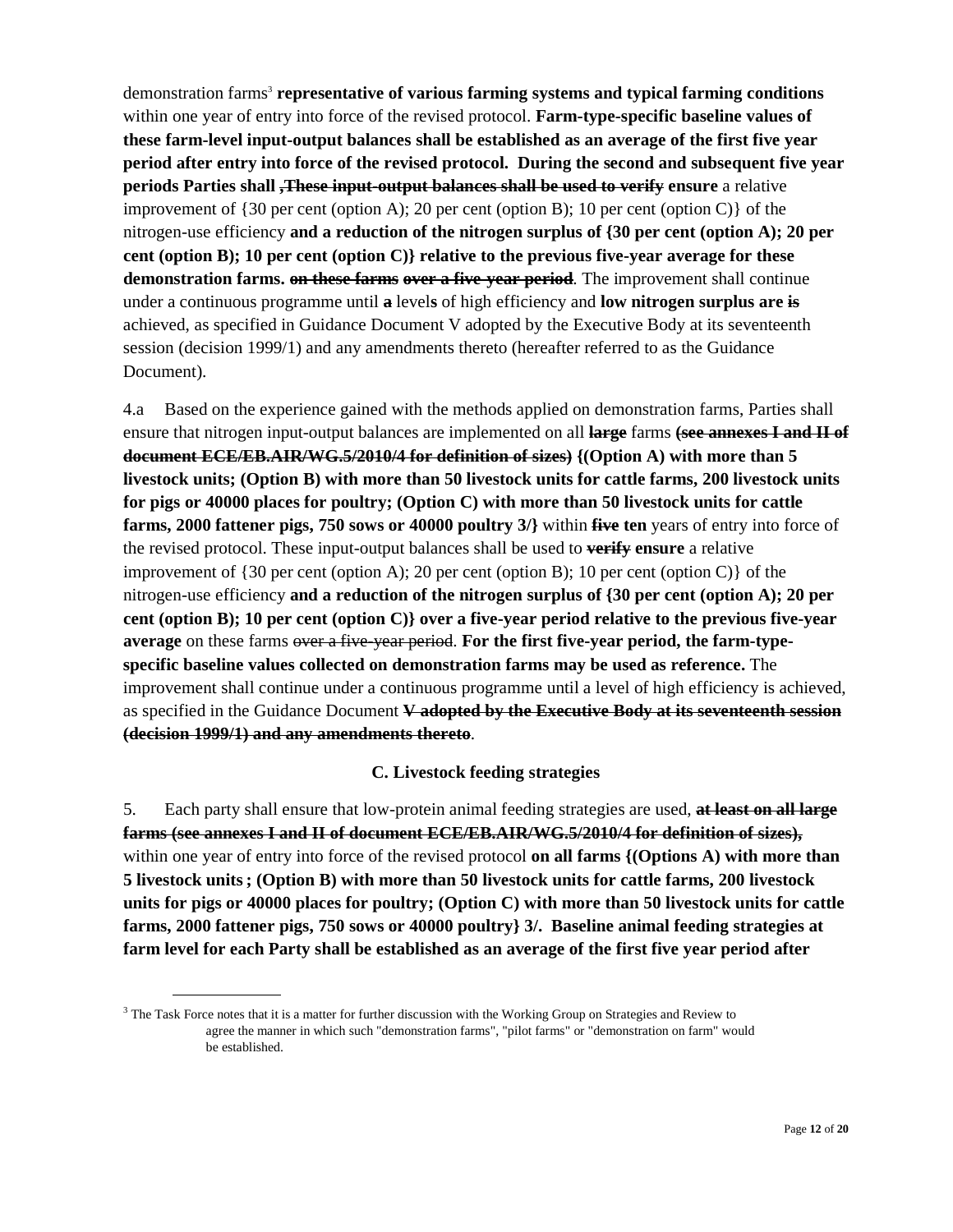**entry into force of the present protocol as described in Guidance Document V. During the second and subsequent five year periods, the** parties shall ensure that these feeding strategies result in a relative reduction of both the ammonia volatilization potential and the nitrogen excretion of {15 per cent (option A); 10 per cent (option B); 5 per cent (option C)} **relative to the previous over a** five-year period. The use of low-protein animal feeding strategies shall continue under a continuous programme until a low level of ammonia volatilization potential and nitrogen excretion has been achieved in a continuous improvement programme, as specified in **the** Guidance Document **V adopted by the Executive Body at its seventeenth session (decision 1999/1) and any amendments thereto.**]

#### **D. Animal housing**

6. **[delete: Within one year from the date of entry into force of the present Protocol for it, a] [Insert: A]** Party shall use, for **[delete: new][insert: existing]** animal housing on large pig and poultry farms of 2,000 fattening pigs or 750 sows or 40,000 poultry, housing systems which have been shown to reduce emissions by 20 per cent or more compared to the reference (as listed in the Guidance Document ) **[delete: V adopted by the Executive Body at its seventeenth session (decision 1999/1) and any amendments thereto), or other systems or techniques with a demonstrably equivalent efficiency. 2/ Applicability may be limited for animal welfare reasons, for instance in strawbased systems for pigs and aviary and free-range systems for poultry.] [Insert: . The timescale for the application of this measure shall be 31 December 2007. 2/]**

7. [insert: Within one year of the date of entry into force of the present Protocol for it, a Party shall use, for **all** new or largely rebuilt animal housing for cattle, housing systems that can reduce ammonia emissions by at least 25 per cent {single option} compared with the reference, as listed in Guidance Document **V adopted by the Executive Body at its seventeenth session (decision 1999/1) and any amendments thereto**, where the Party considers this technically and economically feasible and acceptable for animal welfare reasons.

8. Within one year of the date of entry into force of the present Protocol for it, a Party shall use, for **all** new or largely rebuilt animal housing for pigs **other than lactating sows,** housing systems that have been shown to reduce ammonia emissions compared with the reference, as listed in Guidance Document **V adopted by the Executive Body at its seventeenth session (decision 1999/1) and any amendments thereto**, by at least {(Option A) 35 per cent for locations where the average air temperature of the warmest month exceeds 20°C (based on a five-year mean) and 60 per cent for other locations; (Option B) 25 per cent for locations where the average temperature of the warmest month exceeds 20°C (based on a five-year mean) and 35 per cent for other locations; (Option C) 25 per cent}.

9. **Within one year of the date of entry into force of the present Protocol for it, a Party shall use, for all new or largely rebuilt animal housing for lactating sows, housing systems that have been shown to reduce ammonia emissions compared with the reference, as listed in Guidance Document V adopted by the Executive Body at its seventeenth session (decision 1999/1) and any amendments thereto, by at least {(Option A) 35 per cent for locations where the average air temperature of the warmest month exceeds 20°C (based on a five-year mean) and 65 per cent for other locations; (Option B) 35 per cent; (Option C) 25 per cent }.**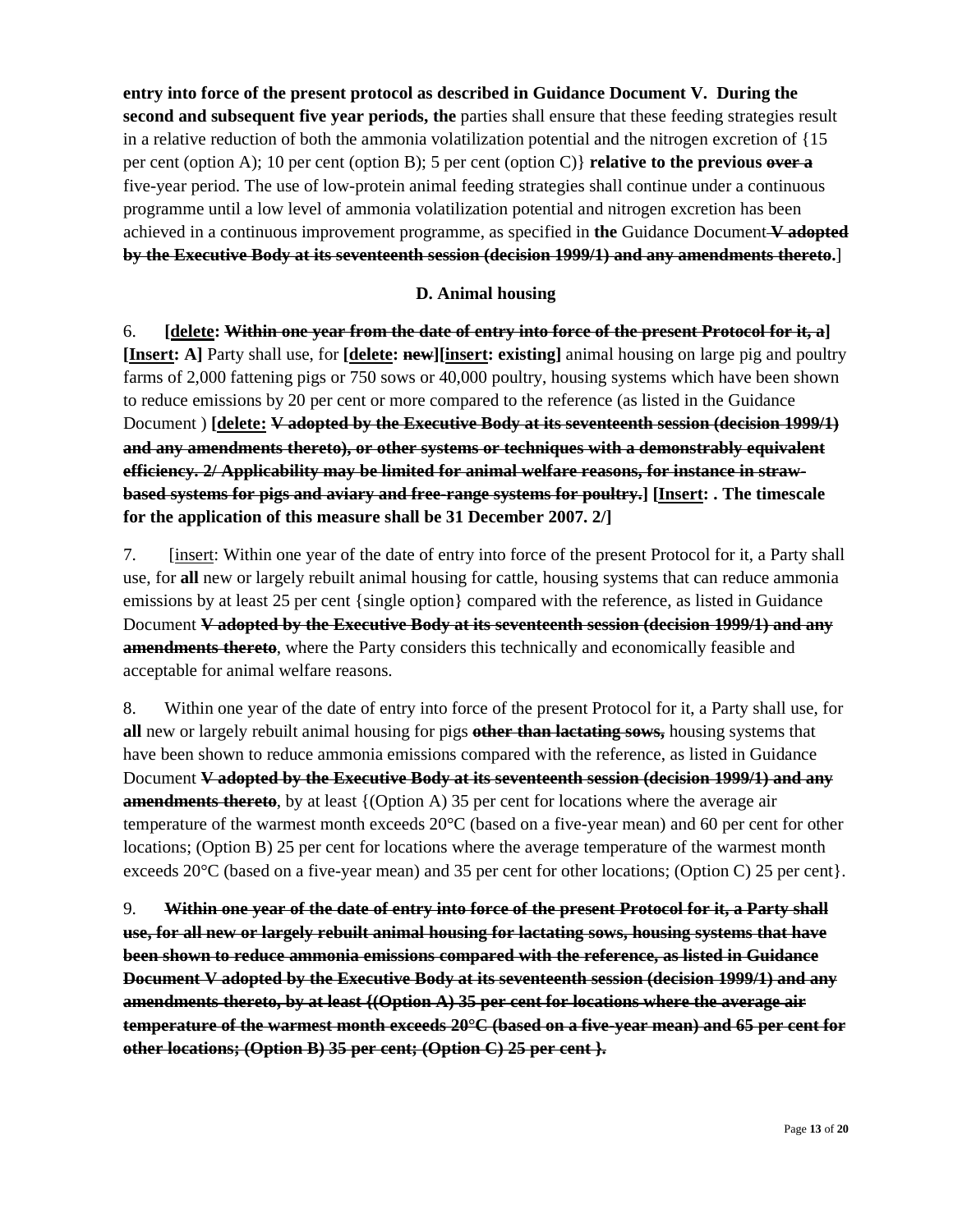10. Within one year of the date of entry into force of the present Protocol for it, a Party shall use, for **all** new and largely rebuilt animal housing for broilers **(including chicken, turkeys, geese and other table birds)**, housing systems that can reduce ammonia emissions compared with the reference, as listed in **the** Guidance Document **V adopted by the Executive Body at its seventeenth session (decision 1999/1) and any amendments thereto**, by at least 20 per cent {single option proposed at this stage}.

11. Within one year of the date of entry into force of the present Protocol for it, a Party shall use, for **all** new and largely rebuilt housing for laying hens, housing systems that can reduce ammonia emissions compared with the reference, as listed in **the** Guidance Document **V adopted by the Executive Body at its seventeenth session (decision 1999/1) and any amendments thereto**, by at least {60 per cent for layer hens in cages and non-caged layer hens (option A); 50 per cent for layer hens in cages and 60 per cent for non-caged layer hens (option B); 30 per cent for layer hens in cages and 60 per cent for non-caged layer hens (option C)}.

**12. Within one year of the date of entry into force of the present Protocol for it, a Party shall use, for new or largely rebuilt mechanically ventilated livestock housing for other livestock categories, housing systems which have been shown to reduce emissions compared with the reference, as listed in Guidance Document V adopted by the Executive Body at its seventeenth session (decision 1999/1) and any amendments thereto, by at least {50 per cent (option A); 30 per cent (option B); 20 per cent (option C)}.** 

13. For existing **and new** animal housing **and for new or largely rebuilt naturally ventilated housing** for other livestock categories **than those listed in paragraphs 6 to 11**, a Party shall use such low-emission housing systems, provided it considers them technically and economically feasible.

**13a. For each of the measures outlined in paragraphs 7 to 11 concerning new or largely rebuilt livestock housing, farms of 5 livestock units or fewer shall be exempt from the requirements (options A, B, C). 3/]** 

# **E. Manure storage [insert: outside of animal houses]**

 14. Within one year of the date of entry into force of the present Protocol for it, a Party shall [delete: use; insert: ensure that **the following approaches are used**] for new slurry stores **[insert: : outside of animal houses for cattle, pigs and poultry**] [delete: on large pig and poultry farms of 2,000 fattening pigs or 750 sows or 40,000 poultry], low-emission storage systems or techniques [**insert: are used**] that have been shown to reduce ammonia emissions by {80 per cent (option A); 60 per cent (option B); 40 per cent (option C)} or more compared to the reference, as listed in **the** Guidance Document **[delete: V adopted by the Executive Body at its seventeenth session (decision 1999/1) and any amendments thereto**, or other systems or techniques with a demonstrably equivalent efficiency. 2/

15. For existing slurry stores [**insert: outside of animal houses for cattle, pigs and poultry**] [delete: on large pig and poultry farms of 2,000 fattening pigs or 750 sows or 40,000 poultry], a Party shall [delete: achieve] [insert: ensure that] ammonia emission reductions of [insert: at least] 40 per cent [insert: are achieved compared with the reference described in **the** Guidance Document **V adopted by the Executive Body at its seventeenth session (decision 1999/1) and any amendments thereto**. For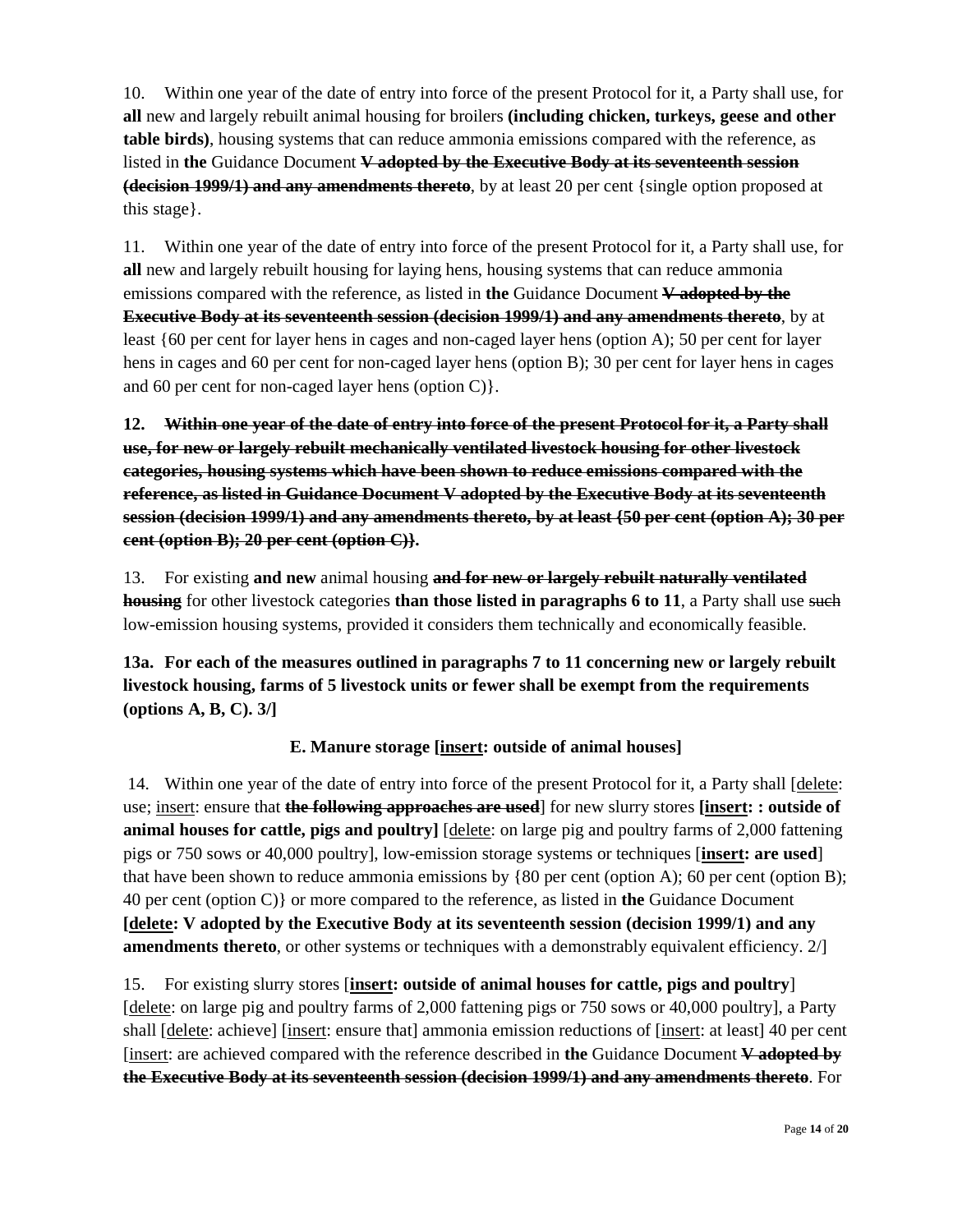existing very large lagoons, a Party shall ensure that ammonia emission reductions of 40 per cent are achieved compared with the reference, as described in **the** Guidance Document **V adopted by the Executive Body at its seventeenth session (decision 1999/1) and any amendments thereto**, as far as the Party considers it technically and economically feasible.] [delete: insofar as the Party considers the necessary techniques to be technically and economically feasible. 2/] The timescales for the application of these measures shall be as follows: [delete: 31 December 2009] [insert: {on ratification (option A); 31 December 2019 (options **B**, C)] for Parties with economies in transition and [delete: 31 December 2007] [insert: {on ratification (option A); 31 December 2017 (options **B**,C)] for all other Parties. 1/

15a. [**Insert: For existing and new stores for solid manure, a Party shall use low-emission storage systems as described in the Guidance Document, so far as it considers them technically and economically feasible.**

**E1. Manure processing and composting** 

**15b. Each Party shall ensure that low-emission manure processing and composting systems (as listed in the Guidance Document) are used as far as the Party considers this feasible].** 

# **F. Manure application**

16. Each Party shall ensure that low-emission slurry [insert: and solid manure] application [delete: techniques] [insert: approaches], as listed in **the** Guidance Document **[delete: V adopted by the Executive Body at its seventeenth session (decision 1999/1) and any amendments thereto, that have been shown to reduce emissions by at least 30 per cent compared with the reference specified in that guidance document** are used [delete: as far as the Party in question considers them applicable], **[insert: selecting approaches] that take into account local soil and geomorphological conditions, slurry [delete: type] [insert: characteristics] and farm structure** [insert: **that reduce ammonia emissions as specified in the table below, as compared with the reference specified in the guidance document** . **This provision applies to the land application of slurry and solid manure from all livestock types to both arable and grassland.**] The timescales for the application of these measures shall be: 31 December [delete: 2009] [insert: 2019] for Parties with economies in transition and [delete: 31 December 2007] [insert: 31 December 2017] for other Parties, in order to allow gradual accommodation by the sector. 1/

[delete: Within one year from the date of entry into force of the present Protocol for it, a Party shall ensure that solid manure applied to land to be ploughed shall be incorporated within at least 24 hours of spreading as far as it considers this measure applicable, taking account of local soil and geomorphological conditions and farm structure.]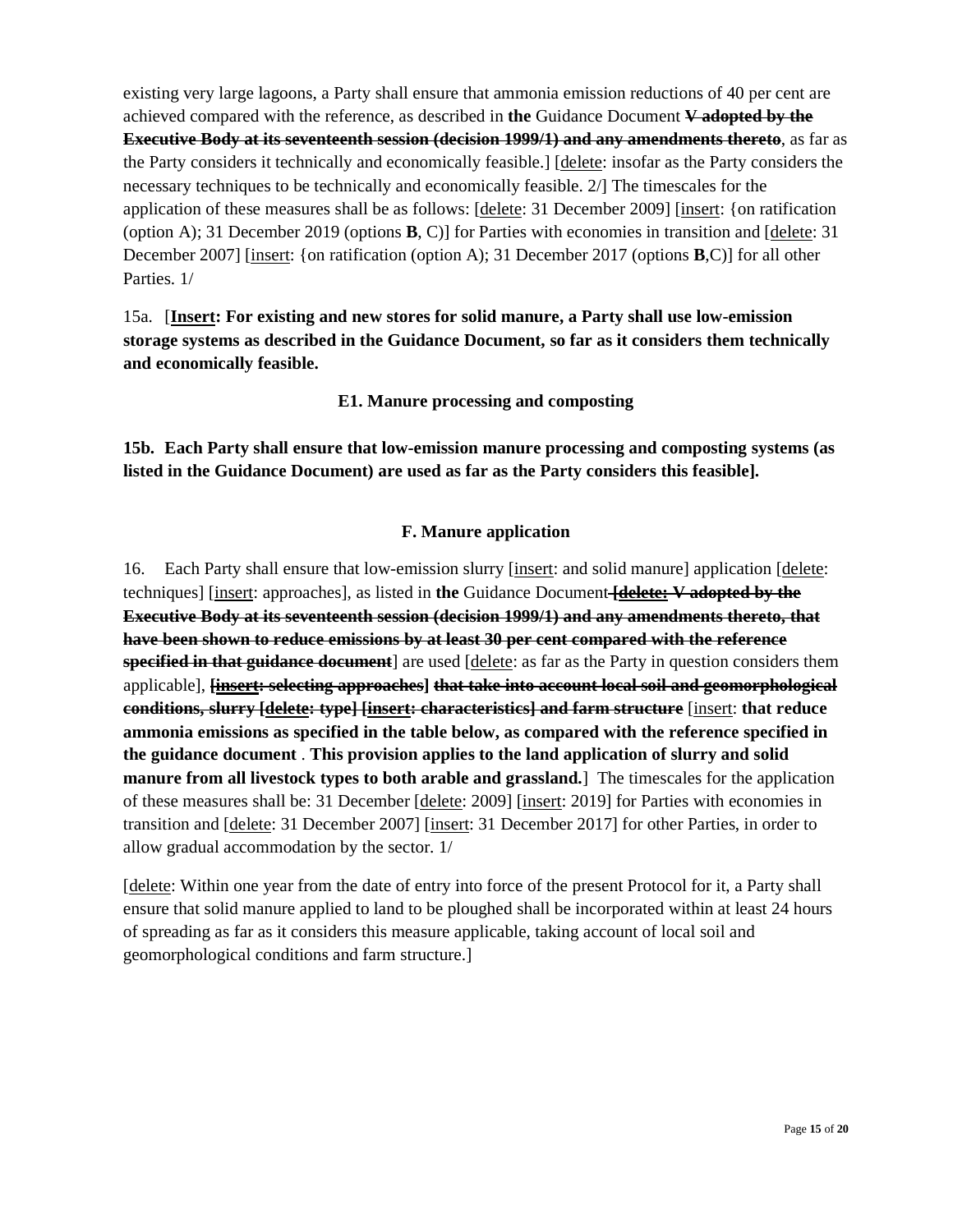#### [INSERT TABLE: {**Ammonia emission reduction requirements for slurry and solid manure application to arable and grassland (option A)**

| Category                                                                                                                                                                                                                                                 | Requirement <sup>a</sup>                                                                                                                   | <b>Description/Rationale</b>                                                                                                                                                                                                                                                                                                                                                                                                                |
|----------------------------------------------------------------------------------------------------------------------------------------------------------------------------------------------------------------------------------------------------------|--------------------------------------------------------------------------------------------------------------------------------------------|---------------------------------------------------------------------------------------------------------------------------------------------------------------------------------------------------------------------------------------------------------------------------------------------------------------------------------------------------------------------------------------------------------------------------------------------|
| Standard requirement for slurry<br>application to arable and grass land<br>and for solid manure application to<br>bare soils                                                                                                                             | To use methods that reduce<br>emissions by at least 60%<br>compared with the reference<br>method.                                          | Default mandatory requirement                                                                                                                                                                                                                                                                                                                                                                                                               |
| For slurry application to solid-seeded<br>winter cereal crops after seedling<br>emergence.                                                                                                                                                               | To use methods that reduce<br>emissions by at least 50%<br>compared with the reference<br>method.                                          | Relaxation: Slurry injection methods are<br>not suitable for application in winter cereal<br>crops after seedling emergence.                                                                                                                                                                                                                                                                                                                |
| For solid manure application only to<br>grassland or arable crops after sowing<br>(i.e not including solid manure<br>application to bare arable land)                                                                                                    | To use methods that reduce<br>emissions by at least 30%<br>compared with the reference,<br>as far as the Party considers<br>this feasible. | Relaxation: Incorporation of solid manure<br>is not possible for grasslands and arable<br>crops after sowing.                                                                                                                                                                                                                                                                                                                               |
| For mainly livestock farm holdings<br>with less than the following thresholds<br>(but not including mainly arable<br>farms):<br>50 livestock units for cattle<br>d)<br>200 livestock units for pigs<br>e)<br>f)<br>40000 livestock places for<br>poultry | To use methods that reduce<br>emissions by at least 30%<br>compared with the reference.                                                    | Relaxation: Economies of scale make it<br>more costly to apply low emission<br>techniques on small farms unless contractors<br>are used.<br>A threshold of 100 livestock units for<br>cattle might be requested by EECCA<br>countries.                                                                                                                                                                                                      |
| For slurry applications to fields where<br>the slope is more than 15% from<br>horizontal.                                                                                                                                                                | To use methods that reduce<br>emissions by at least 30%<br>compared with the reference.                                                    | Relxation: Nutrient loss by run-off can be<br>increased by the presence of injection<br>channels on steep slopes. A higher level of<br>abatement is not technically possible in<br>this situation.<br>Slurry application to fields where the slope<br>is above 15% increases the risk for water<br>pollution, especially when close to water<br>courses on vulnerable soils, therefore<br>application on these fields should be<br>avoided. |
| For slurry application to stony fields<br>or high clay soils (>35% clay particle<br>content) in very dry conditions or peat<br>soils (>25% organic matter content)                                                                                       | To use methods that reduce<br>emissions by at least 30%<br>compared with the reference.                                                    | Relaxation: Injection techniques are not<br>suitable under these conditions.                                                                                                                                                                                                                                                                                                                                                                |

a/ The reference specified is that listed in the **Guidance Document V adopted by the Executive Body at its seventeenth session (decision 1999/1)] and any amendments thereto.**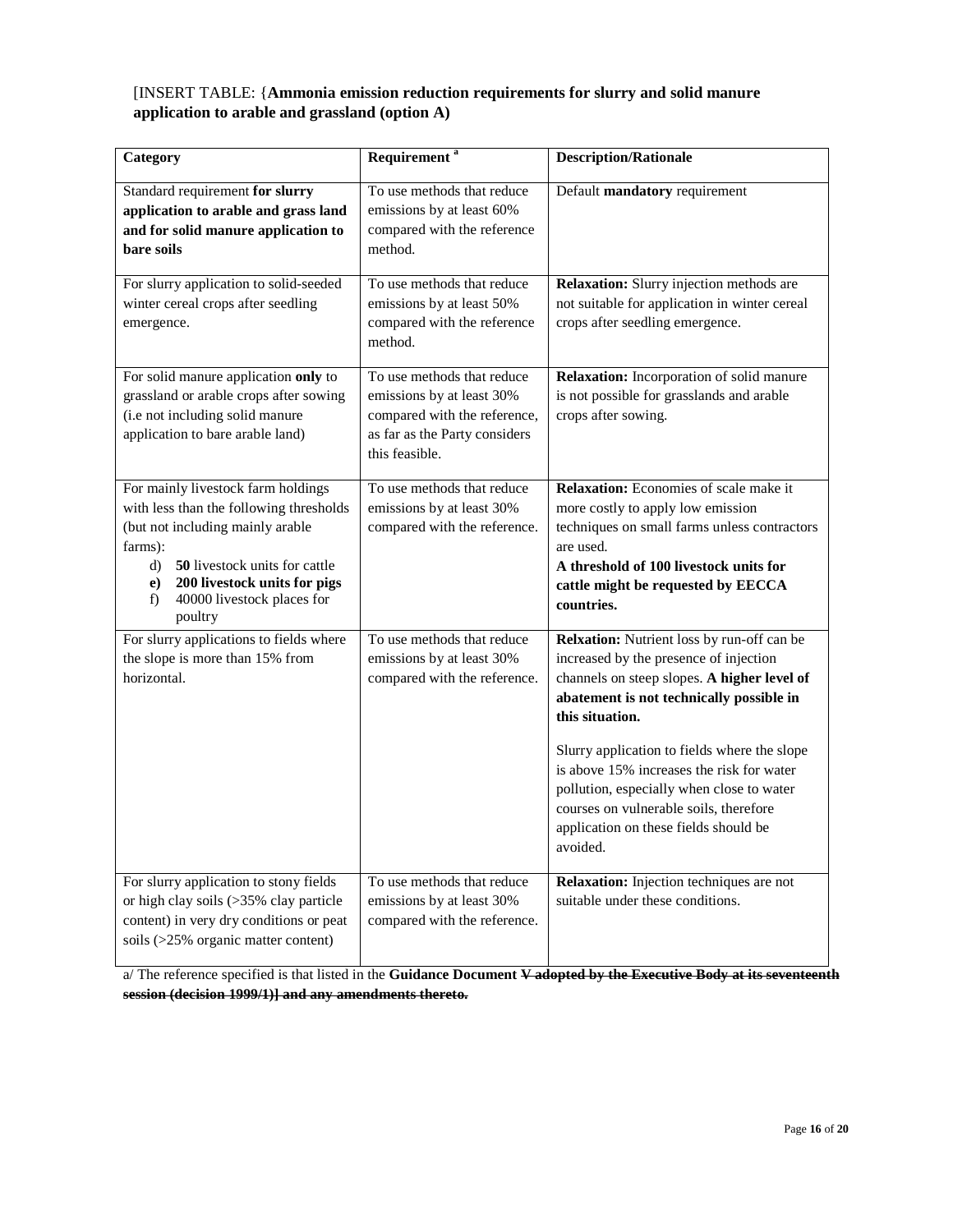#### **Ammonia emission reduction requirements for slurry and solid manure application to arable and grassland (option B)**

| Category                                                                                                                                                                                                                | Requirement a/                                                                                                                             | <b>Description/Rationale</b>                                                                                                                                    |
|-------------------------------------------------------------------------------------------------------------------------------------------------------------------------------------------------------------------------|--------------------------------------------------------------------------------------------------------------------------------------------|-----------------------------------------------------------------------------------------------------------------------------------------------------------------|
| Standard requirement for slurry<br>application to arable and grass land<br>and for solid manure application to<br>bare soils                                                                                            | To use methods that reduce<br>emissions by at least 30% compared<br>with the reference method.                                             | Default mandatory requirement                                                                                                                                   |
| For solid manure application only to<br>grassland or arable crops after sowing<br>(i.e not including solid manure<br>application to bare arable land)                                                                   | To use methods that reduce<br>emissions by at least 30% compared<br>with the reference, as far as the<br>Party considers this feasible.    | Incorporation of solid manure is<br>not possible for grasslands and<br>arable crops after sowing.                                                               |
| For slurry and solid manure<br>application to land when using<br>existing mobile slurry tankers and<br>solid manure spreaders having less<br>than $3 \text{ m}^3$ capacity (but not applying<br>to newly built tankers) | To use methods that reduce<br>emissions by at least 30%<br>compared with the reference, as<br>far as the Party considers this<br>feasible. | Tanker size is an indicator of<br>farm size, avoiding the need<br>for information on animal<br>numbers. The exemption<br>applies in practice to small<br>farms. |
| For livestock farms with less than 5<br>livestock units (but not applying to<br>mainly arable farms)                                                                                                                    | To use methods that reduce<br>emissions by at least 30%<br>compared with the reference, as<br>far as the Party considers this<br>feasible. | <b>Exclusion for the smallest</b><br>farms, including hobby farms                                                                                               |

a/ The reference specified is that listed in the **Guidance Document V adopted by the Executive Body at its seventeenth session (decision 1999/1)] and any amendments thereto.**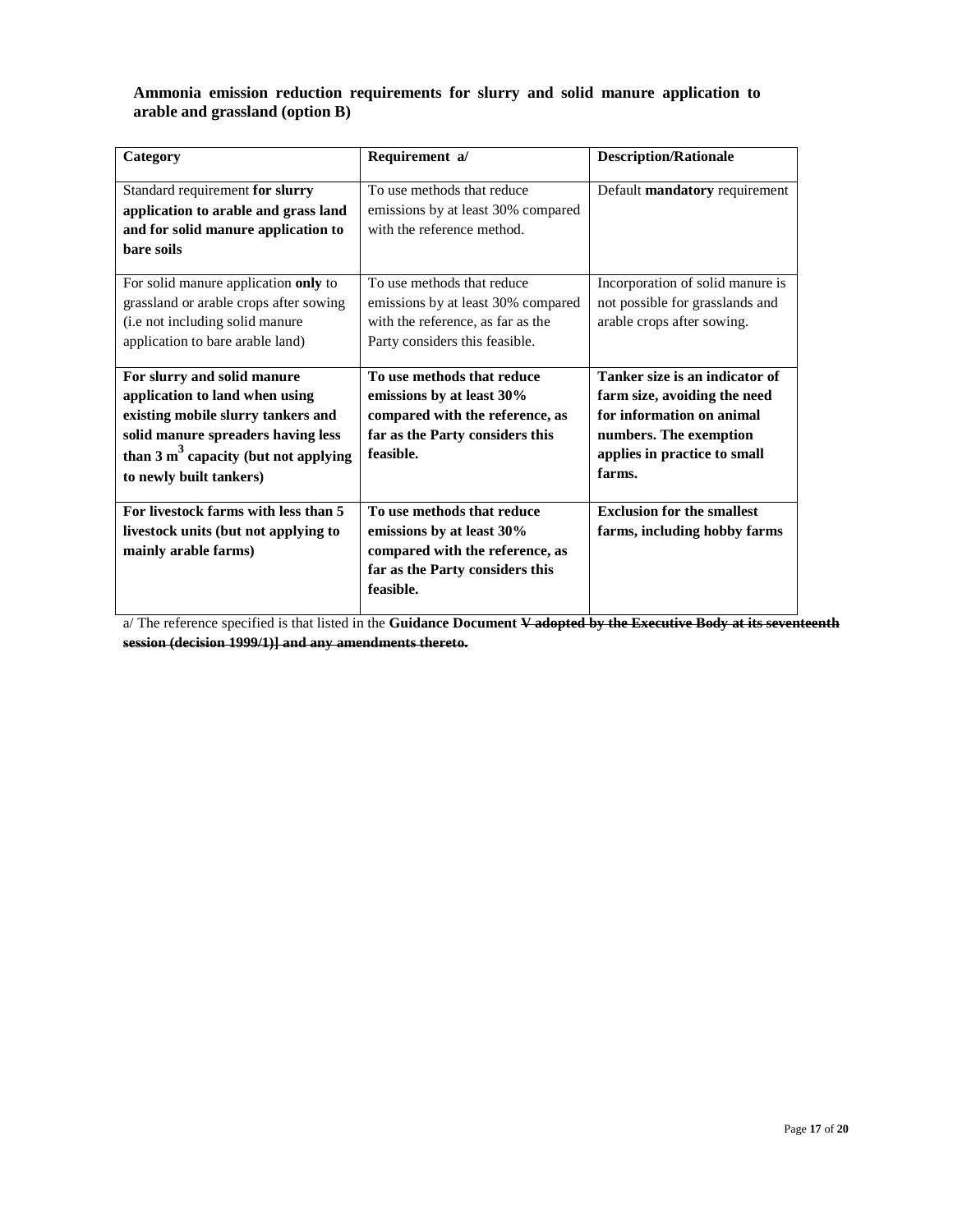#### **Ammonia emission reduction requirements for slurry and solid manure application to arable and grassland (option C)**

| Category                                                                                                                                                                                                                                                                                                      | Requirement a/                                                                                                                             | <b>Description/Rationale</b>                                                                                                                                                                                               |
|---------------------------------------------------------------------------------------------------------------------------------------------------------------------------------------------------------------------------------------------------------------------------------------------------------------|--------------------------------------------------------------------------------------------------------------------------------------------|----------------------------------------------------------------------------------------------------------------------------------------------------------------------------------------------------------------------------|
| Standard requirement for slurry<br>application to arable and grass land<br>and for solid manure application to<br>bare soils                                                                                                                                                                                  | To use methods that reduce<br>emissions by at least 30%<br>compared with the reference<br>method.                                          | Default mandatory requirement                                                                                                                                                                                              |
| For mainly livestock farm holdings<br>with less than the following thresholds<br>(but not including mainly arable<br>farms):<br>50 livestock units for cattle<br>e)<br>2000 livestock places for<br>f)<br>fattener pigs<br>750 livestock places for sows<br>g)<br>40000 livestock places for<br>h)<br>poultry | To use methods that reduce<br>emissions by at least 30%<br>compared with the reference, as far<br>as the Party considers this feasible.    | Economies of scale make it more<br>costly to apply low emission<br>techniques on small farms unless<br>contractors are used. A threshold<br>of 100 livestock units for cattle<br>might be requested by EECCA<br>countries. |
| For slurry and solid manure<br>application to land when using any<br>mobile slurry tankers and solid<br>manure spreaders having less than 5<br>$m3$ capacity                                                                                                                                                  | To use methods that reduce<br>emissions by at least 30%<br>compared with the reference, as<br>far as the Party considers this<br>feasible. | Tanker size is an indicator of<br>farm size, avoiding the need for<br>information on animal numbers.<br>The exemption applies in<br>practice to small farms.                                                               |
| For solid manure application only to<br>grassland or arable crops after sowing<br>(but not applying to solid manure<br>application to bare arable land)                                                                                                                                                       | To use methods that reduce<br>emissions by at least 30%<br>compared with the reference, as far<br>as the Party considers this feasible.    | Incorporation of solid manure is<br>not possible for grasslands and<br>arable crops after sowing.                                                                                                                          |

a/ The reference specified is that listed in the **Guidance Document V adopted by the Executive Body at its seventeenth session (decision 1999/1)] and any amendments thereto.**}]

 $\mathsf{l}$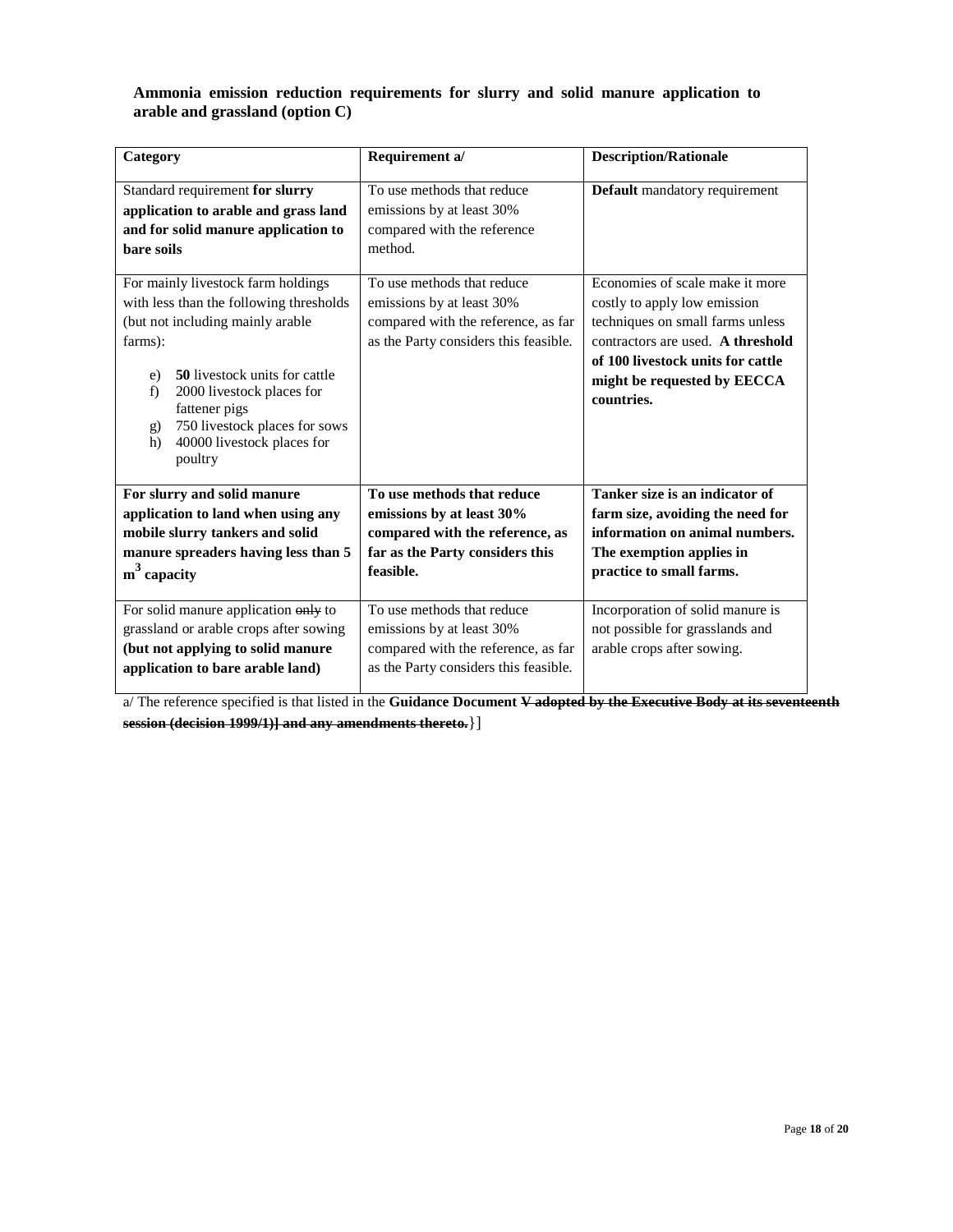# **G. Urea-and ammonium [delete: carbonate] [insert: -based] fertilizers**

17. Within one year of the date of entry into force of the present Protocol for it, a Party shall [delete: take such steps as are feasible to limit ammonia emissions from the use of solid fertilizers based on urea.] [insert: ensure that low-emission application approaches for fertilizers based on urea, as listed in **the** Guidance Document V adopted by the Executive Body at its seventeenth session (decision 1999/1) and any amendments thereto, **are used,** that have been shown to reduce ammonia emissions by at least {80 per cent (option A); 50 per cent (option B); 30 per cent (option C)} compared with the reference specified in that guidance document, are used.

18. Within one year of the date of entry into force of the present Protocol for it, a Party shall prohibit the use of ammonium carbonate fertilizers.

19. [insert: Within one year of the date of entry into force of the amended Protocol for it, a Party shall ensure that, where fertilizers based predominantly on ammonium sulphate or ammonium phosphate are applied to calcareous soils, the Party shall ensure that low-emission application techniques, as listed in **the** Guidance Document V adopted by the Executive Body at its seventeenth session (decision 1999/1) and any amendments thereto, **are used,** that have been shown to reduce mean ammonia emissions by at least {80 per cent (option A); 50 per cent (option B); 30 per cent (option C) as compared with the reference specified in that guidance document, are used.]<sup>4</sup>

# **H. Reporting requirements**

20. [insert: Parties shall report on a periodic basis, in accordance with article 7, paragraph (1) (a), quantitative data on the selection, implementation, effectiveness and efficiency of measures as outlined in this Annex, to facilitate the sharing of information and experience of ammonia mitigation in the context of the wider nitrogen cycle.

21. Where measures are used, other than those listed as Category 1 in Guidance Document V adopted by the Executive Body at its seventeenth session (decision 1999/1) and any amendments thereto, Parties shall report and provide justification of the verification procedures used to estimate the abatement efficiencies specified, according to the principles set out in that guidance document.]

<sup>4</sup> This paragraph was proposed based on current understanding, pending full documentation of further evaluations and fertilizer trials.